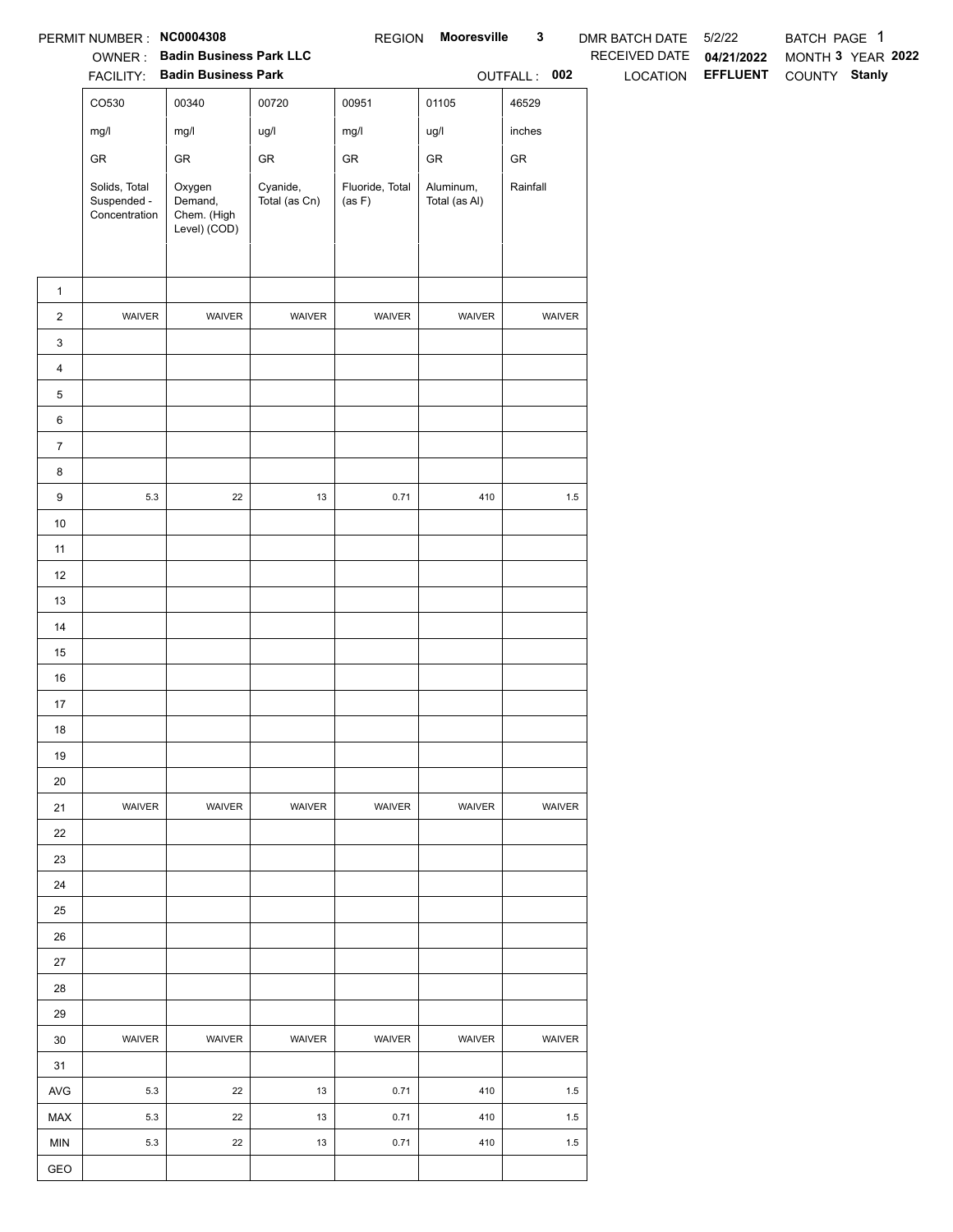|                | PERMIT NUMBER: NC0004308                      |                                                  |                           | <b>REGION</b>             | Mooresville                | 3            | DMR BATCH DATE 5/2/22 |                 | BATCH PAGE 2  |                   |
|----------------|-----------------------------------------------|--------------------------------------------------|---------------------------|---------------------------|----------------------------|--------------|-----------------------|-----------------|---------------|-------------------|
|                |                                               | OWNER: Badin Business Park LLC                   |                           |                           |                            |              | RECEIVED DATE         | 04/21/2022      |               | MONTH 3 YEAR 2022 |
|                |                                               | FACILITY: Badin Business Park                    |                           |                           |                            | OUTFALL: 004 | LOCATION              | <b>EFFLUENT</b> | COUNTY Stanly |                   |
|                | CO530                                         | 00340                                            | 00720                     | 00951                     | 01105                      | 46529        |                       |                 |               |                   |
|                | mg/l                                          | mg/l                                             | ug/l                      | mg/l                      | ug/l                       | inches       |                       |                 |               |                   |
|                | GR                                            | ${\sf GR}$                                       | ${\sf GR}$                | ${\sf GR}$                | ${\sf GR}$                 | ${\sf GR}$   |                       |                 |               |                   |
|                | Solids, Total<br>Suspended -<br>Concentration | Oxygen<br>Demand,<br>Chem. (High<br>Level) (COD) | Cyanide,<br>Total (as Cn) | Fluoride, Total<br>(as F) | Aluminum,<br>Total (as Al) | Rainfall     |                       |                 |               |                   |
| $\mathbf{1}$   |                                               |                                                  |                           |                           |                            |              |                       |                 |               |                   |
| $\overline{c}$ | WAIVER                                        | WAIVER                                           | WAIVER                    | WAIVER                    | WAIVER                     | WAIVER       |                       |                 |               |                   |
| 3              |                                               |                                                  |                           |                           |                            |              |                       |                 |               |                   |
| $\overline{4}$ |                                               |                                                  |                           |                           |                            |              |                       |                 |               |                   |
| 5              |                                               |                                                  |                           |                           |                            |              |                       |                 |               |                   |
| 6              |                                               |                                                  |                           |                           |                            |              |                       |                 |               |                   |
| $\overline{7}$ |                                               |                                                  |                           |                           |                            |              |                       |                 |               |                   |
| 8              |                                               |                                                  |                           |                           |                            |              |                       |                 |               |                   |
| 9              | < 2.5                                         | $<10$                                            | $<\!6$                    | $1.6\,$                   | 370                        | $1.5\,$      |                       |                 |               |                   |
| $10$           |                                               |                                                  |                           |                           |                            |              |                       |                 |               |                   |
| 11             |                                               |                                                  |                           |                           |                            |              |                       |                 |               |                   |
| 12             |                                               |                                                  |                           |                           |                            |              |                       |                 |               |                   |
| 13             |                                               |                                                  |                           |                           |                            |              |                       |                 |               |                   |
| 14             |                                               |                                                  |                           |                           |                            |              |                       |                 |               |                   |
| 15             |                                               |                                                  |                           |                           |                            |              |                       |                 |               |                   |
| 16             |                                               |                                                  |                           |                           |                            |              |                       |                 |               |                   |
| 17             |                                               |                                                  |                           |                           |                            |              |                       |                 |               |                   |
| 18             |                                               |                                                  |                           |                           |                            |              |                       |                 |               |                   |
| 19             |                                               |                                                  |                           |                           |                            |              |                       |                 |               |                   |
| 20             |                                               |                                                  |                           |                           |                            |              |                       |                 |               |                   |
| 21             |                                               |                                                  |                           |                           |                            |              |                       |                 |               |                   |
| 22             |                                               |                                                  |                           |                           |                            |              |                       |                 |               |                   |
| 23             |                                               |                                                  |                           |                           |                            |              |                       |                 |               |                   |
| 24             |                                               |                                                  |                           |                           |                            |              |                       |                 |               |                   |
| 25             |                                               |                                                  |                           |                           |                            |              |                       |                 |               |                   |
| 26             |                                               |                                                  |                           |                           |                            |              |                       |                 |               |                   |
| 27             |                                               |                                                  |                           |                           |                            |              |                       |                 |               |                   |
| 28             |                                               |                                                  |                           |                           |                            |              |                       |                 |               |                   |
| 29             | WAIVER                                        | WAIVER                                           | WAIVER                    | WAIVER                    | WAIVER                     | WAIVER       |                       |                 |               |                   |
| 30<br>31       |                                               |                                                  |                           |                           |                            |              |                       |                 |               |                   |
| AVG            | $\pmb{0}$                                     | $\mathsf 0$                                      | $\mathsf 0$               | 1.6                       | 370                        | 1.5          |                       |                 |               |                   |
| MAX            | $\mathsf{O}\xspace$                           | $\pmb{0}$                                        | $\mathsf 0$               | 1.6                       | 370                        | 1.5          |                       |                 |               |                   |
| <b>MIN</b>     | $\mathsf{O}\xspace$                           | $\pmb{0}$                                        | $\mathsf 0$               | 1.6                       | 370                        | 1.5          |                       |                 |               |                   |
| GEO            |                                               |                                                  |                           |                           |                            |              |                       |                 |               |                   |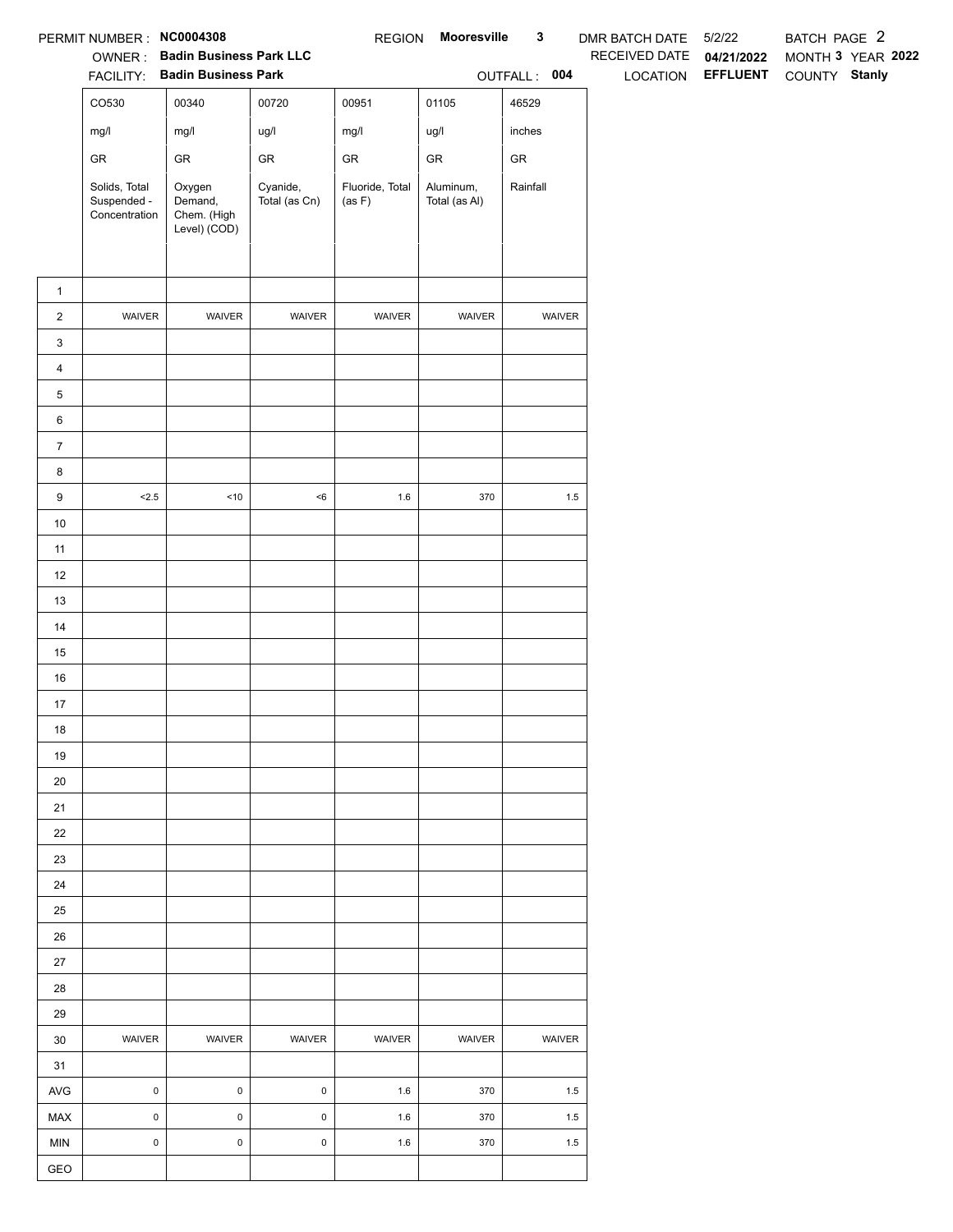|                         | PERMIT NUMBER: NC0004308                          | <b>OWNER: Badin Business Park LLC</b><br>FACILITY: Badin Business Park |                             |                                               | REGION Mooresville        | $\mathbf{3}$<br>OUTFALL: 005 | DMR BATCH DATE 5/2/22<br>LOCATION | RECEIVED DATE 04/21/2022<br><b>EFFLUENT</b>     | BATCH PAGE 3<br>MONTH 3 YEAR 2022<br>COUNTY Stanly |
|-------------------------|---------------------------------------------------|------------------------------------------------------------------------|-----------------------------|-----------------------------------------------|---------------------------|------------------------------|-----------------------------------|-------------------------------------------------|----------------------------------------------------|
|                         | 50050                                             | 00400                                                                  | 50060                       | CO530                                         | 00720                     | 00951                        | 01105                             | TGE6C                                           |                                                    |
|                         | mgd                                               | su                                                                     | ug/l                        | mg/l                                          | ug/l                      | mg/l                         | ug/l                              | pass/fail                                       |                                                    |
|                         | ${\sf IN}$                                        | GR                                                                     | GR                          | $\mathsf{CP}$                                 | GR                        | $\mathsf{CP}$                | CP                                | $\mathsf{CP}$                                   |                                                    |
|                         | Flow, in<br>conduit or<br>thru treatment<br>plant | pH                                                                     | Chlorine, Total<br>Residual | Solids, Total<br>Suspended -<br>Concentration | Cyanide,<br>Total (as Cn) | Fluoride, Total<br>(as F)    | Aluminum,<br>Total (as Al)        | Pass/Fail<br>Static 24hr<br>Acute<br>Pimephales |                                                    |
|                         |                                                   |                                                                        |                             | No Data                                       |                           |                              | No Data                           | No Data                                         |                                                    |
| $\mathbf{1}$            |                                                   |                                                                        |                             |                                               |                           |                              |                                   |                                                 |                                                    |
| $\overline{c}$          | 0.07                                              |                                                                        |                             |                                               |                           |                              |                                   |                                                 |                                                    |
| 3                       | 0.06                                              |                                                                        | $<10$                       |                                               |                           |                              |                                   |                                                 |                                                    |
| $\overline{\mathbf{4}}$ |                                                   |                                                                        |                             |                                               |                           |                              |                                   |                                                 |                                                    |
| 5                       |                                                   |                                                                        |                             |                                               |                           |                              |                                   |                                                 |                                                    |
| 6                       |                                                   |                                                                        |                             |                                               |                           |                              |                                   |                                                 |                                                    |
| $\boldsymbol{7}$        |                                                   |                                                                        |                             |                                               |                           |                              |                                   |                                                 |                                                    |
| 8                       | 0.19                                              |                                                                        |                             |                                               |                           |                              |                                   |                                                 |                                                    |
| 9                       | 0.32                                              | 7.56                                                                   |                             |                                               | $<\!6$                    | $1.2\,$                      |                                   |                                                 |                                                    |
| $10$                    |                                                   |                                                                        |                             |                                               |                           |                              |                                   |                                                 |                                                    |
| 11                      |                                                   |                                                                        |                             |                                               |                           |                              |                                   |                                                 |                                                    |
| 12                      |                                                   |                                                                        |                             |                                               |                           |                              |                                   |                                                 |                                                    |
| 13                      |                                                   |                                                                        |                             |                                               |                           |                              |                                   |                                                 |                                                    |
| 14                      |                                                   |                                                                        |                             |                                               |                           |                              |                                   |                                                 |                                                    |
| 15                      |                                                   |                                                                        |                             |                                               |                           |                              |                                   |                                                 |                                                    |
| 16                      |                                                   |                                                                        |                             |                                               |                           |                              |                                   |                                                 |                                                    |
| 17                      | 0.34                                              |                                                                        |                             |                                               |                           |                              |                                   |                                                 |                                                    |
| 18                      |                                                   |                                                                        |                             |                                               |                           |                              |                                   |                                                 |                                                    |
| 19                      |                                                   |                                                                        |                             |                                               |                           |                              |                                   |                                                 |                                                    |
| 20                      |                                                   |                                                                        |                             |                                               |                           |                              |                                   |                                                 |                                                    |
| 21                      | 0.11                                              |                                                                        |                             |                                               |                           |                              |                                   |                                                 |                                                    |
| 22                      |                                                   |                                                                        |                             |                                               |                           |                              |                                   |                                                 |                                                    |
| 23                      |                                                   |                                                                        |                             |                                               |                           |                              |                                   |                                                 |                                                    |
| 24                      |                                                   |                                                                        |                             |                                               |                           |                              |                                   |                                                 |                                                    |
| 25                      |                                                   |                                                                        |                             |                                               |                           |                              |                                   |                                                 |                                                    |
| 26                      |                                                   |                                                                        |                             |                                               |                           |                              |                                   |                                                 |                                                    |
| 27                      |                                                   |                                                                        |                             |                                               |                           |                              |                                   |                                                 |                                                    |
| 28                      |                                                   |                                                                        |                             |                                               |                           |                              |                                   |                                                 |                                                    |
| 29                      |                                                   |                                                                        |                             |                                               |                           |                              |                                   |                                                 |                                                    |
| $30\,$                  | 0.05                                              |                                                                        |                             |                                               |                           |                              |                                   |                                                 |                                                    |
| 31                      |                                                   |                                                                        |                             |                                               |                           |                              |                                   |                                                 |                                                    |
| AVG                     | 0.162857                                          |                                                                        | $\pmb{0}$                   |                                               | $\mathsf 0$               | $1.2$                        |                                   |                                                 |                                                    |
| MAX                     | 0.34                                              | 7.56                                                                   | $\mathsf 0$                 |                                               | $\mathsf 0$               | $1.2$                        |                                   |                                                 |                                                    |
| <b>MIN</b>              | 0.05                                              | 7.56                                                                   | $\mathsf 0$                 |                                               | $\mathsf 0$               | $1.2$                        |                                   |                                                 |                                                    |
| GEO                     |                                                   |                                                                        |                             |                                               |                           |                              |                                   |                                                 |                                                    |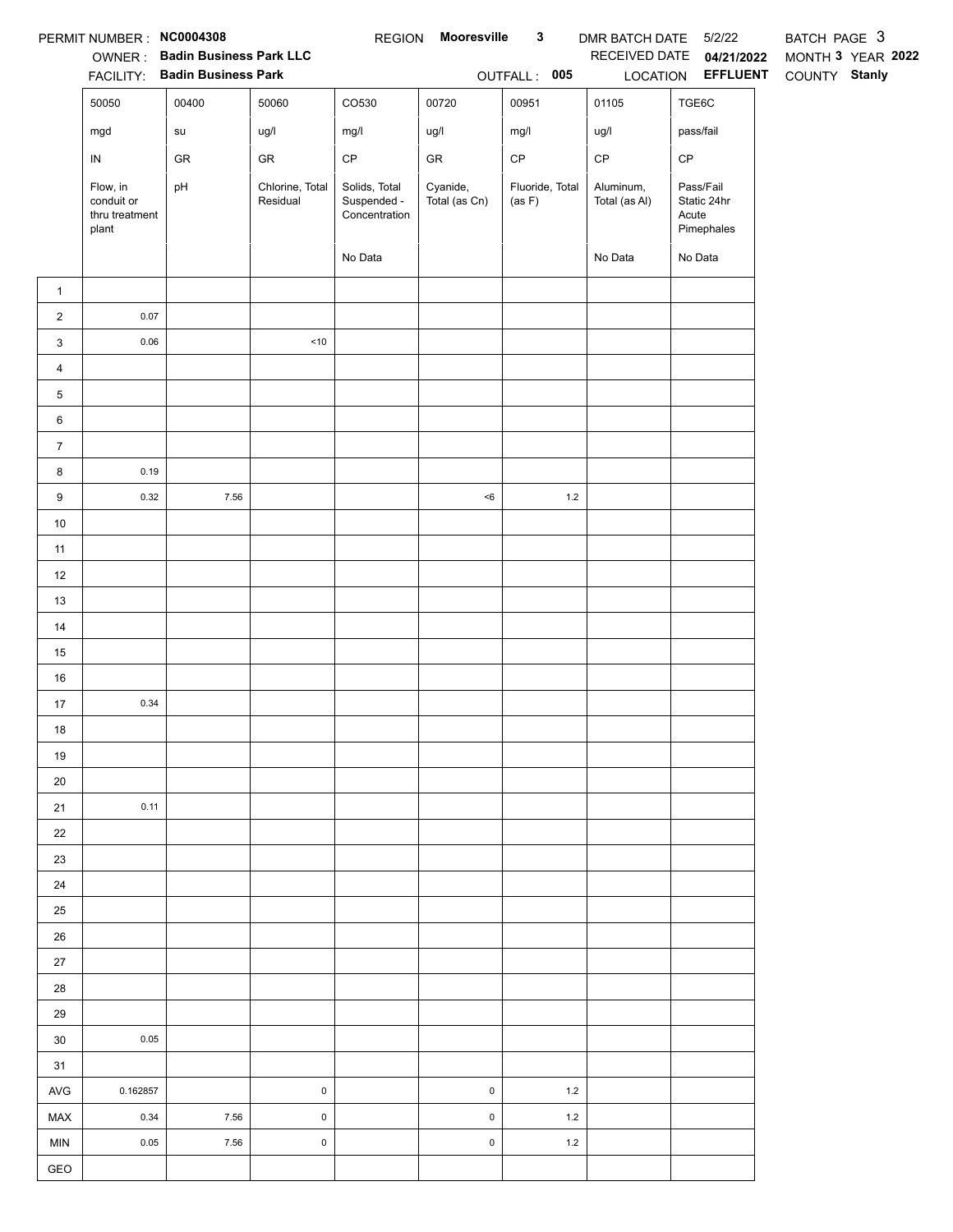|                         | PERMIT NUMBER: NC0004308                          | <b>OWNER: Badin Business Park LLC</b><br>FACILITY: Badin Business Park |                                               | <b>REGION</b>             | Mooresville               | $\mathbf{3}$<br>OUTFALL: 011 | DMR BATCH DATE<br>RECEIVED DATE<br>LOCATION | 5/2/22<br>04/21/2022<br><b>EFFLUENT</b> | BATCH PAGE 4<br>MONTH 3 YEAR 2022<br>COUNTY Stanly |
|-------------------------|---------------------------------------------------|------------------------------------------------------------------------|-----------------------------------------------|---------------------------|---------------------------|------------------------------|---------------------------------------------|-----------------------------------------|----------------------------------------------------|
|                         | 50050                                             | 00400                                                                  | CO530                                         | 00720                     | 00951                     | 01105                        | 39180                                       | TAE6C                                   |                                                    |
|                         | mgd                                               | ${\sf su}$                                                             | mg/l                                          | ug/l                      | mg/l                      | ug/l                         | ug/l                                        | percent                                 |                                                    |
|                         | ${\sf IN}$                                        | GR                                                                     | GR                                            | ${\sf GR}$                | GR                        | ${\sf GR}$                   | ${\sf GR}$                                  | GR                                      |                                                    |
|                         | Flow, in<br>conduit or<br>thru treatment<br>plant | pH                                                                     | Solids, Total<br>Suspended -<br>Concentration | Cyanide,<br>Total (as Cn) | Fluoride, Total<br>(as F) | Aluminum,<br>Total (as Al)   | Trichloroethyl<br>ene                       | LC50 Static<br>24hr Acute<br>Pimephales |                                                    |
| $\mathbf{1}$            |                                                   |                                                                        |                                               |                           |                           |                              |                                             |                                         |                                                    |
| $\overline{2}$          | <b>WAIVER</b>                                     | WAIVER                                                                 | WAIVER                                        | WAIVER                    | WAIVER                    | WAIVER                       | WAIVER                                      | WAIVER                                  |                                                    |
| 3                       |                                                   |                                                                        |                                               |                           |                           |                              |                                             |                                         |                                                    |
| $\overline{\mathbf{4}}$ |                                                   |                                                                        |                                               |                           |                           |                              |                                             |                                         |                                                    |
| 5                       |                                                   |                                                                        |                                               |                           |                           |                              |                                             |                                         |                                                    |
| 6                       |                                                   |                                                                        |                                               |                           |                           |                              |                                             |                                         |                                                    |
| $\overline{7}$          |                                                   |                                                                        |                                               |                           |                           |                              |                                             |                                         |                                                    |
| 8                       |                                                   |                                                                        |                                               |                           |                           |                              |                                             |                                         |                                                    |
| 9                       | 0.1                                               |                                                                        |                                               | 38                        | $\mathbf{1}$              |                              | <1                                          |                                         |                                                    |
| 10                      |                                                   |                                                                        |                                               |                           |                           |                              |                                             |                                         |                                                    |
| 11                      |                                                   |                                                                        |                                               |                           |                           |                              |                                             |                                         |                                                    |
| 12                      |                                                   |                                                                        |                                               |                           |                           |                              |                                             |                                         |                                                    |
| 13                      |                                                   |                                                                        |                                               |                           |                           |                              |                                             |                                         |                                                    |
| 14                      |                                                   |                                                                        |                                               |                           |                           |                              |                                             |                                         |                                                    |
| 15                      |                                                   |                                                                        |                                               |                           |                           |                              |                                             |                                         |                                                    |
| 16                      |                                                   |                                                                        |                                               |                           |                           |                              |                                             |                                         |                                                    |
| 17                      | WAIVER                                            | WAIVER                                                                 | <b>WAIVER</b>                                 | WAIVER                    | WAIVER                    | WAIVER                       | WAIVER                                      | WAIVER                                  |                                                    |
| 18                      |                                                   |                                                                        |                                               |                           |                           |                              |                                             |                                         |                                                    |
| 19                      |                                                   |                                                                        |                                               |                           |                           |                              |                                             |                                         |                                                    |
| 20                      |                                                   |                                                                        |                                               |                           |                           |                              |                                             |                                         |                                                    |
| 21                      | WAIVER                                            | <b>WAIVER</b>                                                          | WAIVER                                        | WAIVER                    | <b>WAIVER</b>             | WAIVER                       | WAIVER                                      | WAIVER                                  |                                                    |
| 22                      |                                                   |                                                                        |                                               |                           |                           |                              |                                             |                                         |                                                    |
| 23                      |                                                   |                                                                        |                                               |                           |                           |                              |                                             |                                         |                                                    |
| 24                      |                                                   |                                                                        |                                               |                           |                           |                              |                                             |                                         |                                                    |
| 25                      |                                                   |                                                                        |                                               |                           |                           |                              |                                             |                                         |                                                    |
| 26                      |                                                   |                                                                        |                                               |                           |                           |                              |                                             |                                         |                                                    |
| 27                      |                                                   |                                                                        |                                               |                           |                           |                              |                                             |                                         |                                                    |
| 28                      |                                                   |                                                                        |                                               |                           |                           |                              |                                             |                                         |                                                    |
| 29                      |                                                   |                                                                        |                                               |                           |                           |                              |                                             |                                         |                                                    |
| 30                      | <b>WAIVER</b>                                     | <b>WAIVER</b>                                                          | WAIVER                                        | WAIVER                    | <b>WAIVER</b>             | WAIVER                       | WAIVER                                      | WAIVER                                  |                                                    |
| 31                      |                                                   |                                                                        |                                               |                           |                           |                              |                                             |                                         |                                                    |
| AVG                     | 0.1                                               |                                                                        |                                               | 38                        | $\overline{1}$            |                              | $\pmb{0}$                                   |                                         |                                                    |
| MAX                     | 0.1                                               |                                                                        |                                               | 38                        | $\mathbf{1}$              |                              | $\pmb{0}$                                   |                                         |                                                    |
| <b>MIN</b>              | 0.1                                               |                                                                        |                                               | 38                        | $\mathbf{1}$              |                              | $\pmb{0}$                                   |                                         |                                                    |
| GEO                     |                                                   |                                                                        |                                               |                           |                           |                              |                                             |                                         |                                                    |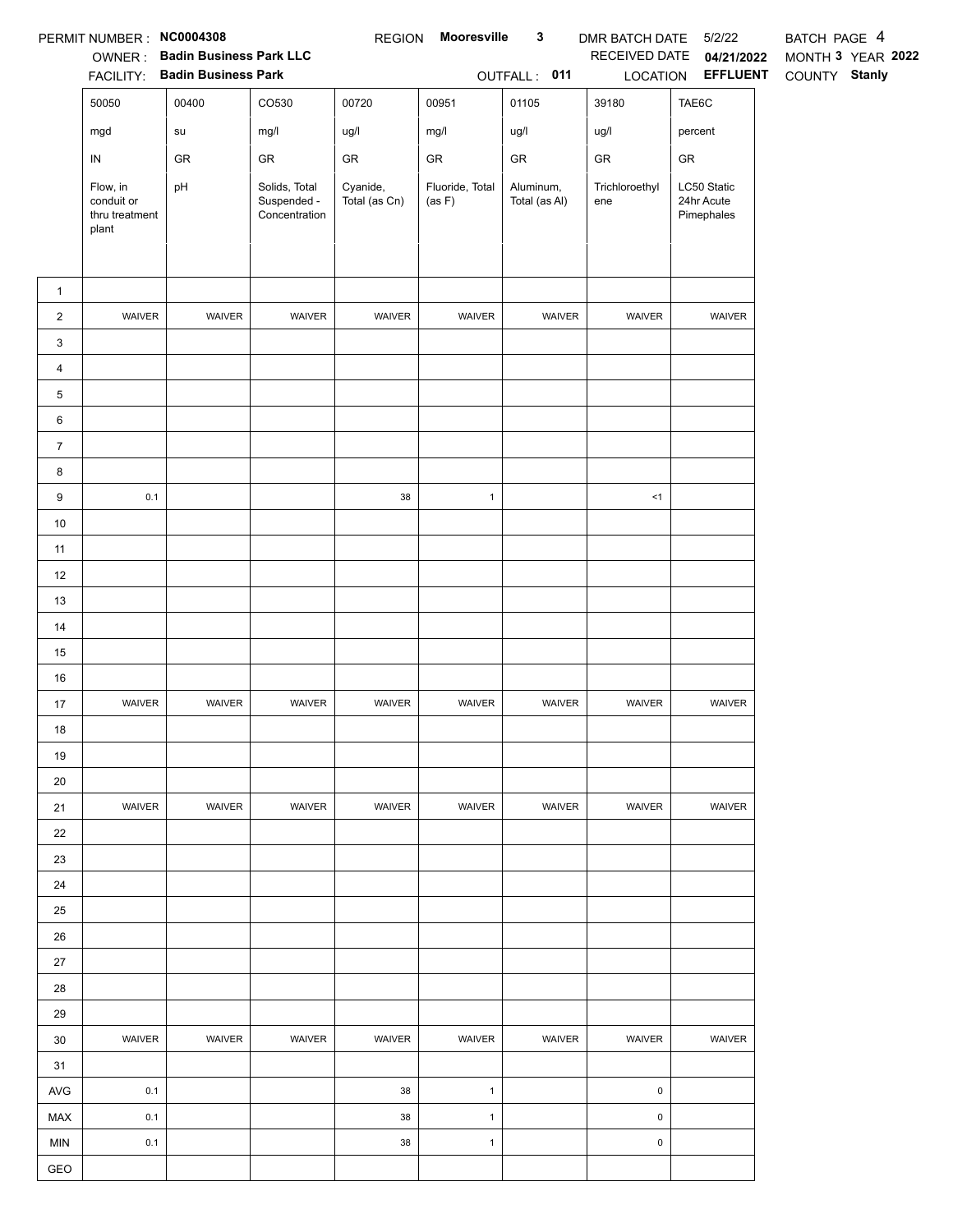|                         | PERMIT NUMBER : NC0004308                         | <b>OWNER:</b> Badin Business Park LLC<br>FACILITY: Badin Business Park |                                               |                           | REGION Mooresville        | $\mathbf{3}$<br>OUTFALL: 012 | DMR BATCH DATE 5/2/22 | RECEIVED DATE 04/21/2022<br>LOCATION EFFLUENT  | BATCH PAGE 5<br>MONTH 3 YEAR 2022<br>COUNTY Stanly |
|-------------------------|---------------------------------------------------|------------------------------------------------------------------------|-----------------------------------------------|---------------------------|---------------------------|------------------------------|-----------------------|------------------------------------------------|----------------------------------------------------|
|                         | 50050                                             | 00400                                                                  | CO530                                         | 00720                     | 00951                     | 01105                        | 39180                 | TGP3B                                          |                                                    |
|                         | mgd                                               | su                                                                     | mg/l                                          | ug/l                      | mg/l                      | ug/l                         | ug/l                  | pass/fail                                      |                                                    |
|                         | ${\sf IN}$                                        | ${\sf GR}$                                                             | CP                                            | ${\sf GR}$                | $\mathsf{CP}$             | $\mathsf{CP}$                | ${\sf GR}$            | $\mathsf{CP}$                                  |                                                    |
|                         | Flow, in<br>conduit or<br>thru treatment<br>plant | pH                                                                     | Solids, Total<br>Suspended -<br>Concentration | Cyanide,<br>Total (as Cn) | Fluoride, Total<br>(as F) | Aluminum,<br>Total (as Al)   | Trichloroethyl<br>ene | Pass/Fail<br>Static<br>Renewal<br>7Day Chronic |                                                    |
|                         |                                                   |                                                                        | No Data                                       |                           | No Data                   | No Data                      |                       | No Data                                        |                                                    |
| $\mathbf{1}$            |                                                   |                                                                        |                                               |                           |                           |                              |                       |                                                |                                                    |
| $\overline{2}$          | 0.0015                                            |                                                                        |                                               |                           |                           |                              |                       |                                                |                                                    |
| $\mathbf{3}$            |                                                   |                                                                        |                                               |                           |                           |                              |                       |                                                |                                                    |
| $\overline{\mathbf{4}}$ |                                                   |                                                                        |                                               |                           |                           |                              |                       |                                                |                                                    |
| 5                       |                                                   |                                                                        |                                               |                           |                           |                              |                       |                                                |                                                    |
| 6                       |                                                   |                                                                        |                                               |                           |                           |                              |                       |                                                |                                                    |
| $\overline{7}$          |                                                   |                                                                        |                                               |                           |                           |                              |                       |                                                |                                                    |
| 8                       |                                                   |                                                                        |                                               |                           |                           |                              |                       |                                                |                                                    |
| 9                       | 0.0015                                            | 7.83                                                                   |                                               | 44                        |                           |                              | <1                    |                                                |                                                    |
| $10$                    |                                                   |                                                                        |                                               |                           |                           |                              |                       |                                                |                                                    |
| 11                      |                                                   |                                                                        |                                               |                           |                           |                              |                       |                                                |                                                    |
| 12                      |                                                   |                                                                        |                                               |                           |                           |                              |                       |                                                |                                                    |
| 13                      |                                                   |                                                                        |                                               |                           |                           |                              |                       |                                                |                                                    |
| 14                      |                                                   |                                                                        |                                               |                           |                           |                              |                       |                                                |                                                    |
| 15                      |                                                   |                                                                        |                                               |                           |                           |                              |                       |                                                |                                                    |
| 16                      |                                                   |                                                                        |                                               |                           |                           |                              |                       |                                                |                                                    |
| 17                      | 0.0098                                            |                                                                        |                                               |                           |                           |                              |                       |                                                |                                                    |
| 18                      |                                                   |                                                                        |                                               |                           |                           |                              |                       |                                                |                                                    |
| 19                      |                                                   |                                                                        |                                               |                           |                           |                              |                       |                                                |                                                    |
| 20                      |                                                   |                                                                        |                                               |                           |                           |                              |                       |                                                |                                                    |
| 21                      | 0.0016                                            |                                                                        |                                               |                           |                           |                              |                       |                                                |                                                    |
| 22                      |                                                   |                                                                        |                                               |                           |                           |                              |                       |                                                |                                                    |
| 23                      |                                                   |                                                                        |                                               |                           |                           |                              |                       |                                                |                                                    |
| 24                      |                                                   |                                                                        |                                               |                           |                           |                              |                       |                                                |                                                    |
| 25                      |                                                   |                                                                        |                                               |                           |                           |                              |                       |                                                |                                                    |
| 26                      |                                                   |                                                                        |                                               |                           |                           |                              |                       |                                                |                                                    |
| 27                      |                                                   |                                                                        |                                               |                           |                           |                              |                       |                                                |                                                    |
| 28                      |                                                   |                                                                        |                                               |                           |                           |                              |                       |                                                |                                                    |
| 29                      |                                                   |                                                                        |                                               |                           |                           |                              |                       |                                                |                                                    |
| 30                      | 0.0002                                            |                                                                        |                                               |                           |                           |                              |                       |                                                |                                                    |
| 31                      |                                                   |                                                                        |                                               |                           |                           |                              |                       |                                                |                                                    |
| AVG                     | 0.00292                                           |                                                                        |                                               | 44                        |                           |                              | $\pmb{0}$             |                                                |                                                    |
| MAX                     | 0.0098                                            | 7.83                                                                   |                                               | 44                        |                           |                              | $\mathsf{O}\xspace$   |                                                |                                                    |
| <b>MIN</b>              | 0.0002                                            | 7.83                                                                   |                                               | 44                        |                           |                              | $\pmb{0}$             |                                                |                                                    |
| GEO                     |                                                   |                                                                        |                                               |                           |                           |                              |                       |                                                |                                                    |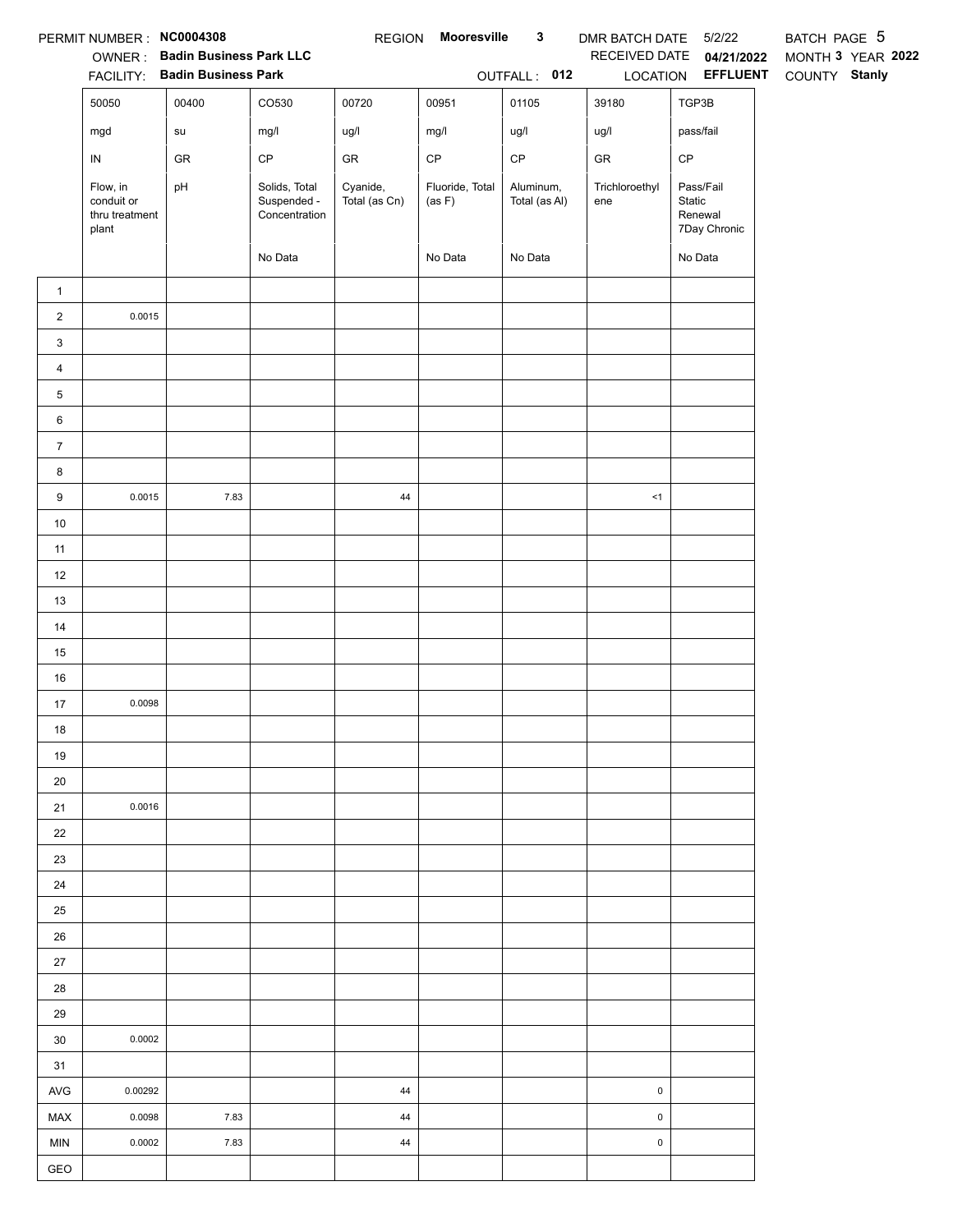|                                                                        | PERMIT NUMBER: NC0004308                          |                                |                                               | <b>REGION</b>             | Mooresville               | $\mathbf{3}$               | DMR BATCH DATE 5/2/22                   |                 | BATCH PAGE 6      |  |
|------------------------------------------------------------------------|---------------------------------------------------|--------------------------------|-----------------------------------------------|---------------------------|---------------------------|----------------------------|-----------------------------------------|-----------------|-------------------|--|
|                                                                        |                                                   | OWNER: Badin Business Park LLC |                                               |                           |                           |                            | RECEIVED DATE                           | 04/21/2022      | MONTH 3 YEAR 2022 |  |
|                                                                        |                                                   | FACILITY: Badin Business Park  |                                               |                           |                           | OUTFALL: 013               | LOCATION                                | <b>EFFLUENT</b> | COUNTY Stanly     |  |
|                                                                        | 50050                                             | 00400                          | CO530                                         | 00720                     | 00951                     | 01105                      | TAE6C                                   |                 |                   |  |
|                                                                        | mgd                                               | su                             | mg/l                                          | ug/l                      | mg/l                      | mg/l                       | percent                                 |                 |                   |  |
|                                                                        | ${\sf IN}$                                        | GR                             | $\mathsf{CP}$                                 | ${\sf GR}$                | $\mathsf{CP}$             | $\mathsf{CP}$              | $\mathsf{CP}$                           |                 |                   |  |
|                                                                        | Flow, in<br>conduit or<br>thru treatment<br>plant | pH                             | Solids, Total<br>Suspended -<br>Concentration | Cyanide,<br>Total (as Cn) | Fluoride, Total<br>(as F) | Aluminum,<br>Total (as Al) | LC50 Static<br>24hr Acute<br>Pimephales |                 |                   |  |
|                                                                        |                                                   |                                | No Data                                       |                           | No Data                   | No Data                    |                                         |                 |                   |  |
| $\mathbf{1}$                                                           |                                                   |                                |                                               |                           |                           |                            |                                         |                 |                   |  |
| $\overline{2}$                                                         | 0.02                                              |                                |                                               |                           |                           |                            |                                         |                 |                   |  |
| $\mathbf{3}$                                                           |                                                   |                                |                                               |                           |                           |                            |                                         |                 |                   |  |
| $\overline{4}$                                                         |                                                   |                                |                                               |                           |                           |                            |                                         |                 |                   |  |
| $5\phantom{.0}$                                                        |                                                   |                                |                                               |                           |                           |                            |                                         |                 |                   |  |
| $6\phantom{.0}$                                                        |                                                   |                                |                                               |                           |                           |                            |                                         |                 |                   |  |
| $\overline{7}$                                                         |                                                   |                                |                                               |                           |                           |                            |                                         |                 |                   |  |
| 8                                                                      |                                                   |                                |                                               |                           |                           |                            |                                         |                 |                   |  |
| $9\,$                                                                  | 0.33                                              | 7.76                           |                                               | $<\!6$                    |                           |                            |                                         |                 |                   |  |
| $10$                                                                   |                                                   |                                |                                               |                           |                           |                            |                                         |                 |                   |  |
| 11                                                                     |                                                   |                                |                                               |                           |                           |                            |                                         |                 |                   |  |
| 12                                                                     |                                                   |                                |                                               |                           |                           |                            |                                         |                 |                   |  |
| 13                                                                     |                                                   |                                |                                               |                           |                           |                            |                                         |                 |                   |  |
| 14                                                                     |                                                   |                                |                                               |                           |                           |                            |                                         |                 |                   |  |
| 15                                                                     |                                                   |                                |                                               |                           |                           |                            |                                         |                 |                   |  |
| $16\,$                                                                 |                                                   |                                |                                               |                           |                           |                            |                                         |                 |                   |  |
| 17                                                                     | 0.18                                              |                                |                                               |                           |                           |                            |                                         |                 |                   |  |
| 18                                                                     |                                                   |                                |                                               |                           |                           |                            |                                         |                 |                   |  |
| 19                                                                     |                                                   |                                |                                               |                           |                           |                            |                                         |                 |                   |  |
| 20                                                                     |                                                   |                                |                                               |                           |                           |                            |                                         |                 |                   |  |
| 21                                                                     | 0.02                                              |                                |                                               |                           |                           |                            |                                         |                 |                   |  |
| 22                                                                     |                                                   |                                |                                               |                           |                           |                            | >100                                    |                 |                   |  |
| 23                                                                     |                                                   |                                |                                               |                           |                           |                            |                                         |                 |                   |  |
| 24                                                                     |                                                   |                                |                                               |                           |                           |                            |                                         |                 |                   |  |
| 25                                                                     |                                                   |                                |                                               |                           |                           |                            |                                         |                 |                   |  |
| 26                                                                     |                                                   |                                |                                               |                           |                           |                            |                                         |                 |                   |  |
| $27\,$                                                                 |                                                   |                                |                                               |                           |                           |                            |                                         |                 |                   |  |
| 28                                                                     |                                                   |                                |                                               |                           |                           |                            |                                         |                 |                   |  |
| 29                                                                     |                                                   |                                |                                               |                           |                           |                            |                                         |                 |                   |  |
| $30\,$                                                                 | 0.01                                              |                                |                                               |                           |                           |                            |                                         |                 |                   |  |
| 31                                                                     |                                                   |                                |                                               |                           |                           |                            |                                         |                 |                   |  |
| AVG                                                                    | 0.112                                             |                                |                                               | $\mathsf{O}\xspace$       |                           |                            | 100                                     |                 |                   |  |
| MAX                                                                    | 0.33                                              | 7.76                           |                                               | $\mathsf 0$               |                           |                            | 100                                     |                 |                   |  |
| <b>MIN</b>                                                             | 0.01                                              | 7.76                           |                                               | $\mathsf{O}\xspace$       |                           |                            | 100                                     |                 |                   |  |
| $\mathsf{GEO}% _{\mathcal{A}}^{\ast}=\mathcal{A}_{\mathcal{A}}^{\ast}$ |                                                   |                                |                                               |                           |                           |                            |                                         |                 |                   |  |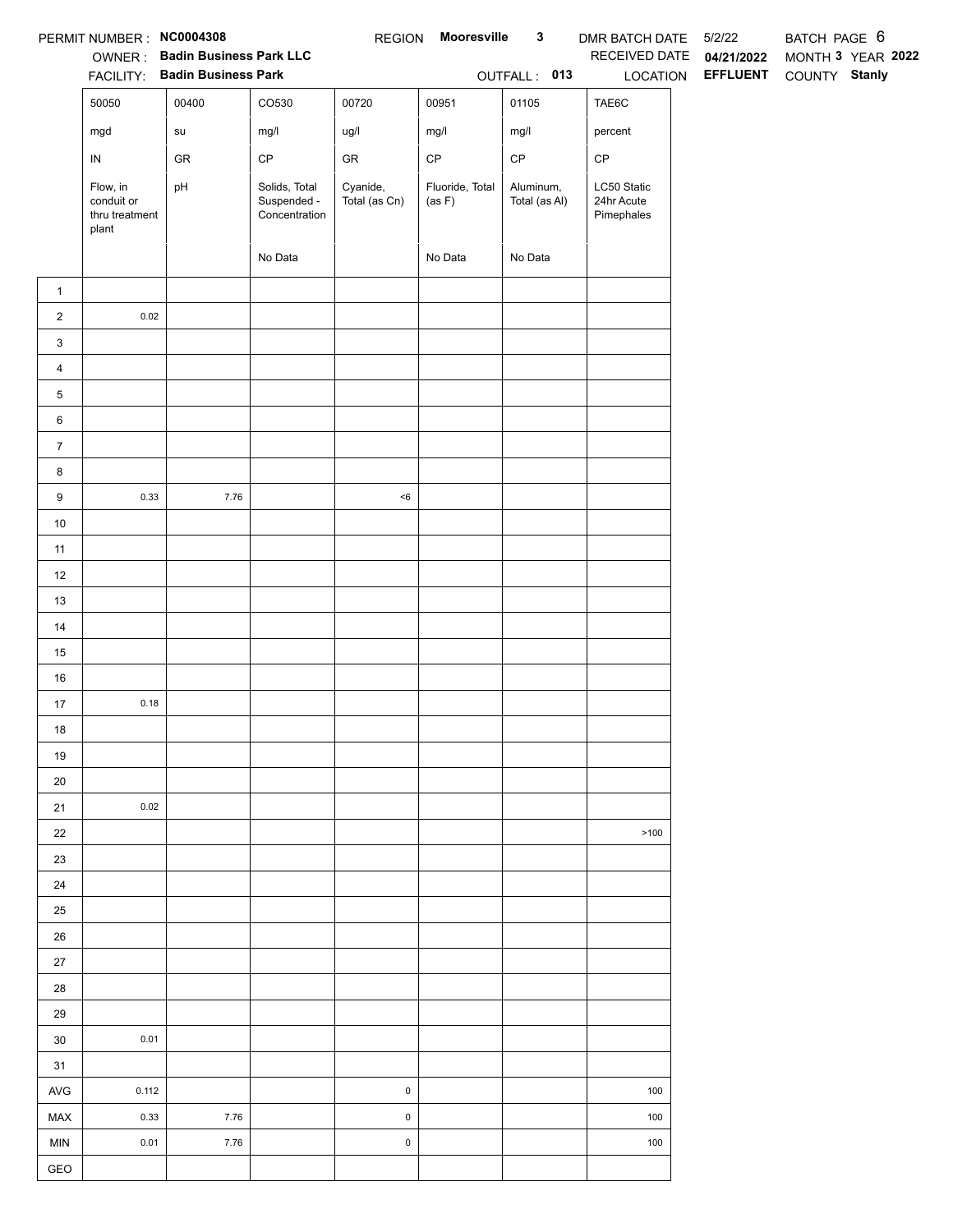|                 | PERMIT NUMBER : NC0004308                     |                                                                 |                           | <b>REGION</b>             | Mooresville                | $\mathbf{3}$ | DMR BATCH DATE | 5/2/22          | BATCH PAGE 7      |
|-----------------|-----------------------------------------------|-----------------------------------------------------------------|---------------------------|---------------------------|----------------------------|--------------|----------------|-----------------|-------------------|
|                 |                                               | OWNER: Badin Business Park LLC<br>FACILITY: Badin Business Park |                           |                           |                            |              | RECEIVED DATE  | 04/21/2022      | MONTH 3 YEAR 2022 |
|                 |                                               |                                                                 |                           |                           |                            | OUTFALL: 017 | LOCATION       | <b>EFFLUENT</b> | COUNTY Stanly     |
|                 | CO530                                         | 00340                                                           | 00720                     | 00951                     | 01105                      | 46529        |                |                 |                   |
|                 | mg/l                                          | mg/l                                                            | ug/l                      | mg/l                      | ug/l                       | inches       |                |                 |                   |
|                 | ${\sf GR}$                                    | ${\sf GR}$                                                      | ${\sf GR}$                | ${\sf GR}$                | ${\sf GR}$                 | ${\sf GR}$   |                |                 |                   |
|                 | Solids, Total<br>Suspended -<br>Concentration | Oxygen<br>Demand,<br>Chem. (High<br>Level) (COD)                | Cyanide,<br>Total (as Cn) | Fluoride, Total<br>(as F) | Aluminum,<br>Total (as Al) | Rainfall     |                |                 |                   |
| $\mathbf{1}$    |                                               |                                                                 |                           |                           |                            |              |                |                 |                   |
| $\overline{2}$  | WAIVER                                        | WAIVER                                                          | WAIVER                    | WAIVER                    | WAIVER                     | WAIVER       |                |                 |                   |
| 3               |                                               |                                                                 |                           |                           |                            |              |                |                 |                   |
| $\overline{4}$  |                                               |                                                                 |                           |                           |                            |              |                |                 |                   |
| 5               |                                               |                                                                 |                           |                           |                            |              |                |                 |                   |
| $6\phantom{.0}$ |                                               |                                                                 |                           |                           |                            |              |                |                 |                   |
| $\overline{7}$  |                                               |                                                                 |                           |                           |                            |              |                |                 |                   |
| 8               |                                               |                                                                 |                           |                           |                            |              |                |                 |                   |
| 9               | $14$                                          | $12\,$                                                          | $<\!6$                    | 0.12                      | 460                        | $1.5\,$      |                |                 |                   |
| $10$            |                                               |                                                                 |                           |                           |                            |              |                |                 |                   |
| 11              |                                               |                                                                 |                           |                           |                            |              |                |                 |                   |
| 12              |                                               |                                                                 |                           |                           |                            |              |                |                 |                   |
| 13              |                                               |                                                                 |                           |                           |                            |              |                |                 |                   |
| 14              |                                               |                                                                 |                           |                           |                            |              |                |                 |                   |
| 15              |                                               |                                                                 |                           |                           |                            |              |                |                 |                   |
| $16\,$          |                                               |                                                                 |                           |                           |                            |              |                |                 |                   |
| 17              | WAIVER                                        | WAIVER                                                          | WAIVER                    | WAIVER                    | WAIVER                     | WAIVER       |                |                 |                   |
| $18$            |                                               |                                                                 |                           |                           |                            |              |                |                 |                   |
| 19              |                                               |                                                                 |                           |                           |                            |              |                |                 |                   |
| 20              |                                               |                                                                 |                           |                           |                            |              |                |                 |                   |
| 21              | WAIVER                                        | WAIVER                                                          | <b>WAIVER</b>             | WAIVER                    | <b>WAIVER</b>              | WAIVER       |                |                 |                   |
| 22              |                                               |                                                                 |                           |                           |                            |              |                |                 |                   |
| 23              |                                               |                                                                 |                           |                           |                            |              |                |                 |                   |
| 24              |                                               |                                                                 |                           |                           |                            |              |                |                 |                   |
| 25              |                                               |                                                                 |                           |                           |                            |              |                |                 |                   |
| 26              |                                               |                                                                 |                           |                           |                            |              |                |                 |                   |
| 27              |                                               |                                                                 |                           |                           |                            |              |                |                 |                   |
| 28              |                                               |                                                                 |                           |                           |                            |              |                |                 |                   |
| 29              |                                               |                                                                 |                           |                           |                            |              |                |                 |                   |
| 30              | WAIVER                                        | WAIVER                                                          | WAIVER                    | WAIVER                    | WAIVER                     | WAIVER       |                |                 |                   |
| 31              |                                               |                                                                 |                           |                           |                            |              |                |                 |                   |
| AVG             | 14                                            | 12                                                              | $\pmb{0}$                 | 0.12                      | 460                        | 1.5          |                |                 |                   |
| MAX             | 14                                            | $12\,$                                                          | $\mathsf 0$               | 0.12                      | 460                        | 1.5          |                |                 |                   |
| MIN             | 14                                            | 12                                                              | $\mathsf 0$               | 0.12                      | 460                        | $1.5\,$      |                |                 |                   |
| GEO             |                                               |                                                                 |                           |                           |                            |              |                |                 |                   |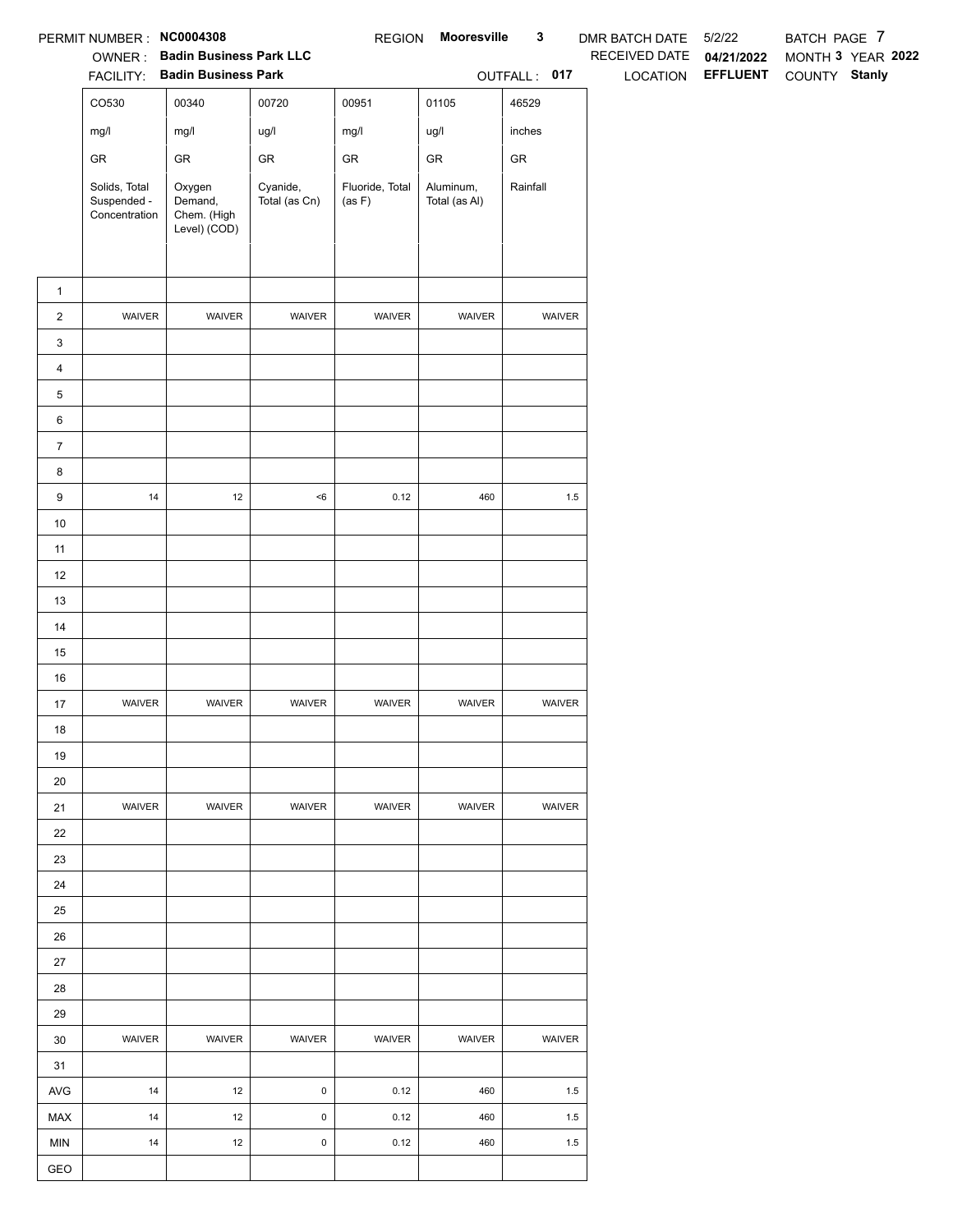|                  | PERMIT NUMBER: NC0004308                      |                                                                 |                           | <b>REGION</b>             | Mooresville                | $\mathbf{3}$  | DMR BATCH DATE  | 5/2/22                        | BATCH PAGE 8  |                   |
|------------------|-----------------------------------------------|-----------------------------------------------------------------|---------------------------|---------------------------|----------------------------|---------------|-----------------|-------------------------------|---------------|-------------------|
|                  |                                               | OWNER: Badin Business Park LLC<br>FACILITY: Badin Business Park |                           |                           |                            |               | RECEIVED DATE   | 04/21/2022<br><b>EFFLUENT</b> |               | MONTH 3 YEAR 2022 |
|                  |                                               |                                                                 |                           |                           |                            | OUTFALL: 018  | <b>LOCATION</b> |                               | COUNTY Stanly |                   |
|                  | CO530                                         | 00340                                                           | 00720                     | 00951                     | 01105                      | 46529         |                 |                               |               |                   |
|                  | mg/l                                          | mg/l                                                            | ug/l                      | mg/l                      | ug/l                       | inches        |                 |                               |               |                   |
|                  | GR                                            | ${\sf GR}$                                                      | GR                        | GR                        | GR                         | ${\sf GR}$    |                 |                               |               |                   |
|                  | Solids, Total<br>Suspended -<br>Concentration | Oxygen<br>Demand,<br>Chem. (High<br>Level) (COD)                | Cyanide,<br>Total (as Cn) | Fluoride, Total<br>(as F) | Aluminum,<br>Total (as Al) | Rainfall      |                 |                               |               |                   |
| $\mathbf{1}$     |                                               |                                                                 |                           |                           |                            |               |                 |                               |               |                   |
| $\overline{c}$   | WAIVER                                        | WAIVER                                                          | WAIVER                    | WAIVER                    | WAIVER                     | WAIVER        |                 |                               |               |                   |
| 3                |                                               |                                                                 |                           |                           |                            |               |                 |                               |               |                   |
| 4                |                                               |                                                                 |                           |                           |                            |               |                 |                               |               |                   |
| 5                |                                               |                                                                 |                           |                           |                            |               |                 |                               |               |                   |
| 6                |                                               |                                                                 |                           |                           |                            |               |                 |                               |               |                   |
| $\boldsymbol{7}$ |                                               |                                                                 |                           |                           |                            |               |                 |                               |               |                   |
| 8                |                                               |                                                                 |                           |                           |                            |               |                 |                               |               |                   |
| 9                | $33\,$                                        | $30\,$                                                          | $<\!6$                    | < 0.2                     | 3,900                      | $1.5\,$       |                 |                               |               |                   |
| $10$             |                                               |                                                                 |                           |                           |                            |               |                 |                               |               |                   |
| 11               |                                               |                                                                 |                           |                           |                            |               |                 |                               |               |                   |
| 12               |                                               |                                                                 |                           |                           |                            |               |                 |                               |               |                   |
| 13               |                                               |                                                                 |                           |                           |                            |               |                 |                               |               |                   |
| $14$             |                                               |                                                                 |                           |                           |                            |               |                 |                               |               |                   |
| 15               |                                               |                                                                 |                           |                           |                            |               |                 |                               |               |                   |
| $16\,$           |                                               |                                                                 |                           |                           |                            |               |                 |                               |               |                   |
| 17               | WAIVER                                        | WAIVER                                                          | WAIVER                    | WAIVER                    | WAIVER                     | WAIVER        |                 |                               |               |                   |
| 18               |                                               |                                                                 |                           |                           |                            |               |                 |                               |               |                   |
| 19               |                                               |                                                                 |                           |                           |                            |               |                 |                               |               |                   |
| 20               |                                               |                                                                 |                           |                           |                            |               |                 |                               |               |                   |
| 21               | <b>WAIVER</b>                                 | <b>WAIVER</b>                                                   | <b>WAIVER</b>             | <b>WAIVER</b>             | WAIVER                     | <b>WAIVER</b> |                 |                               |               |                   |
| 22               |                                               |                                                                 |                           |                           |                            |               |                 |                               |               |                   |
| 23               |                                               |                                                                 |                           |                           |                            |               |                 |                               |               |                   |
| 24               |                                               |                                                                 |                           |                           |                            |               |                 |                               |               |                   |
| 25               |                                               |                                                                 |                           |                           |                            |               |                 |                               |               |                   |
| 26               |                                               |                                                                 |                           |                           |                            |               |                 |                               |               |                   |
| 27               |                                               |                                                                 |                           |                           |                            |               |                 |                               |               |                   |
| 28               |                                               |                                                                 |                           |                           |                            |               |                 |                               |               |                   |
| 29               |                                               |                                                                 |                           |                           |                            |               |                 |                               |               |                   |
| 30               | WAIVER                                        | WAIVER                                                          | WAIVER                    | WAIVER                    | WAIVER                     | WAIVER        |                 |                               |               |                   |
| 31               |                                               |                                                                 |                           |                           |                            |               |                 |                               |               |                   |
| AVG              | 33                                            | $30\,$                                                          | $\mathsf{O}\xspace$       | $\pmb{0}$                 | 3,900                      | 1.5           |                 |                               |               |                   |
| MAX              | 33                                            | 30                                                              | 0                         | $\mathsf 0$               | 3,900                      | 1.5           |                 |                               |               |                   |
| <b>MIN</b>       | 33                                            | 30                                                              | $\mathsf{O}\xspace$       | $\mathbf 0$               | 3,900                      | 1.5           |                 |                               |               |                   |
| GEO              |                                               |                                                                 |                           |                           |                            |               |                 |                               |               |                   |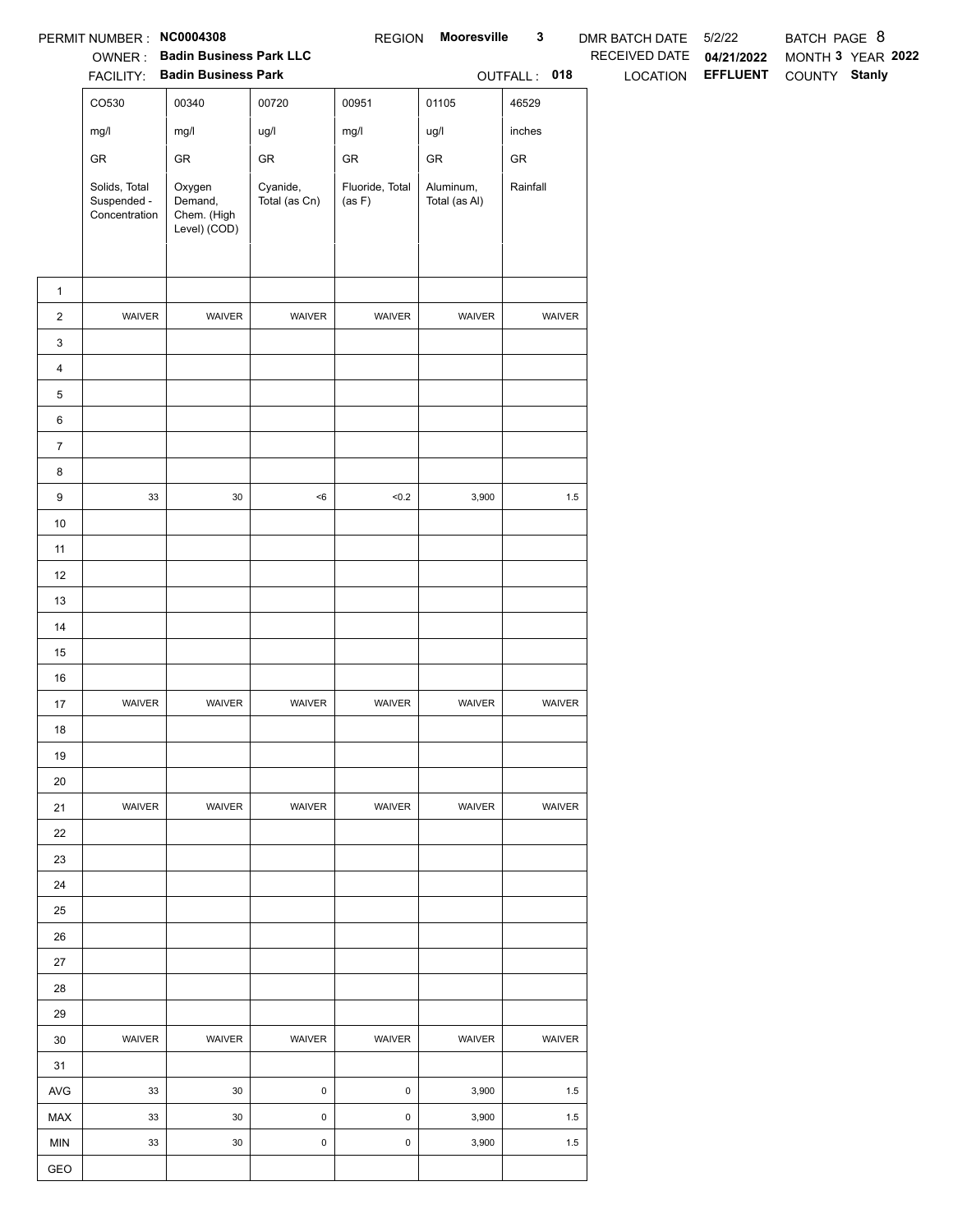|                 | PERMIT NUMBER : NC0004308                         |                                       |                                               | <b>REGION</b>             | Mooresville               | 3                          | DMR BATCH DATE | 5/2/22                                  | BATCH PAGE 9      |
|-----------------|---------------------------------------------------|---------------------------------------|-----------------------------------------------|---------------------------|---------------------------|----------------------------|----------------|-----------------------------------------|-------------------|
|                 |                                                   | <b>OWNER:</b> Badin Business Park LLC |                                               |                           |                           | Not Discharging            | RECEIVED DATE  | 04/21/2022                              | MONTH 3 YEAR 2022 |
|                 |                                                   | FACILITY: Badin Business Park         |                                               |                           |                           | OUTFALL: 019               |                | LOCATION <b>EFFLUENT</b>                | COUNTY Stanly     |
|                 | 50050                                             | 00400                                 | CO530                                         | 00720                     | 00951                     | 01105                      | 46529          | TAE6C                                   |                   |
|                 | mgd                                               | su                                    | mg/l                                          | ug/l                      | mg/l                      | ug/l                       | inches         | percent                                 |                   |
|                 | ${\sf IN}$                                        | GR                                    | GR                                            | ${\sf GR}$                | ${\sf GR}$                | ${\sf GR}$                 | CA             | ${\sf GR}$                              |                   |
|                 | Flow, in<br>conduit or<br>thru treatment<br>plant | pH                                    | Solids, Total<br>Suspended -<br>Concentration | Cyanide,<br>Total (as Cn) | Fluoride, Total<br>(as F) | Aluminum,<br>Total (as Al) | Rainfall       | LC50 Static<br>24hr Acute<br>Pimephales |                   |
|                 |                                                   |                                       |                                               |                           |                           |                            |                |                                         |                   |
| $\mathbf{1}$    | WAIVER                                            | WAIVER                                | WAIVER                                        | WAIVER                    | WAIVER                    | WAIVER                     | WAIVER         | WAIVER                                  |                   |
| $\overline{2}$  |                                                   |                                       |                                               |                           |                           |                            |                |                                         |                   |
| 3               |                                                   |                                       |                                               |                           |                           |                            |                |                                         |                   |
| $\overline{4}$  |                                                   |                                       |                                               |                           |                           |                            |                |                                         |                   |
| $5\phantom{.0}$ |                                                   |                                       |                                               |                           |                           |                            |                |                                         |                   |
| 6               |                                                   |                                       |                                               |                           |                           |                            |                |                                         |                   |
| $\overline{7}$  |                                                   |                                       |                                               |                           |                           |                            |                |                                         |                   |
| 8               |                                                   |                                       |                                               |                           |                           |                            |                |                                         |                   |
| 9               |                                                   |                                       |                                               |                           |                           |                            |                |                                         |                   |
| 10              |                                                   |                                       |                                               |                           |                           |                            |                |                                         |                   |
| 11              |                                                   |                                       |                                               |                           |                           |                            |                |                                         |                   |
| 12<br>13        |                                                   |                                       |                                               |                           |                           |                            |                |                                         |                   |
| 14              |                                                   |                                       |                                               |                           |                           |                            |                |                                         |                   |
| 15              |                                                   |                                       |                                               |                           |                           |                            |                |                                         |                   |
| $16\,$          |                                                   |                                       |                                               |                           |                           |                            |                |                                         |                   |
| $17$            | WAIVER                                            | WAIVER                                | WAIVER                                        | WAIVER                    | WAIVER                    | WAIVER                     | WAIVER         | WAIVER                                  |                   |
| $18$            |                                                   |                                       |                                               |                           |                           |                            |                |                                         |                   |
| 19              |                                                   |                                       |                                               |                           |                           |                            |                |                                         |                   |
| 20              |                                                   |                                       |                                               |                           |                           |                            |                |                                         |                   |
| 21              | WAIVER                                            | <b>WAIVER</b>                         | <b>WAIVER</b>                                 | WAIVER                    | WAIVER                    | WAIVER                     | <b>WAIVER</b>  | WAIVER                                  |                   |
| 22              |                                                   |                                       |                                               |                           |                           |                            |                |                                         |                   |
| 23              |                                                   |                                       |                                               |                           |                           |                            |                |                                         |                   |
| 24              |                                                   |                                       |                                               |                           |                           |                            |                |                                         |                   |
| 25              |                                                   |                                       |                                               |                           |                           |                            |                |                                         |                   |
| 26              |                                                   |                                       |                                               |                           |                           |                            |                |                                         |                   |
| 27              |                                                   |                                       |                                               |                           |                           |                            |                |                                         |                   |
| 28              |                                                   |                                       |                                               |                           |                           |                            |                |                                         |                   |
| 29              |                                                   |                                       |                                               |                           |                           |                            |                |                                         |                   |
| 30              | WAIVER                                            | WAIVER                                | <b>WAIVER</b>                                 | <b>WAIVER</b>             | WAIVER                    | WAIVER                     | <b>WAIVER</b>  | <b>WAIVER</b>                           |                   |
| 31              |                                                   |                                       |                                               |                           |                           |                            |                |                                         |                   |
| AVG             |                                                   |                                       |                                               |                           |                           |                            |                |                                         |                   |
| MAX             |                                                   |                                       |                                               |                           |                           |                            |                |                                         |                   |
| <b>MIN</b>      |                                                   |                                       |                                               |                           |                           |                            |                |                                         |                   |
| GEO             |                                                   |                                       |                                               |                           |                           |                            |                |                                         |                   |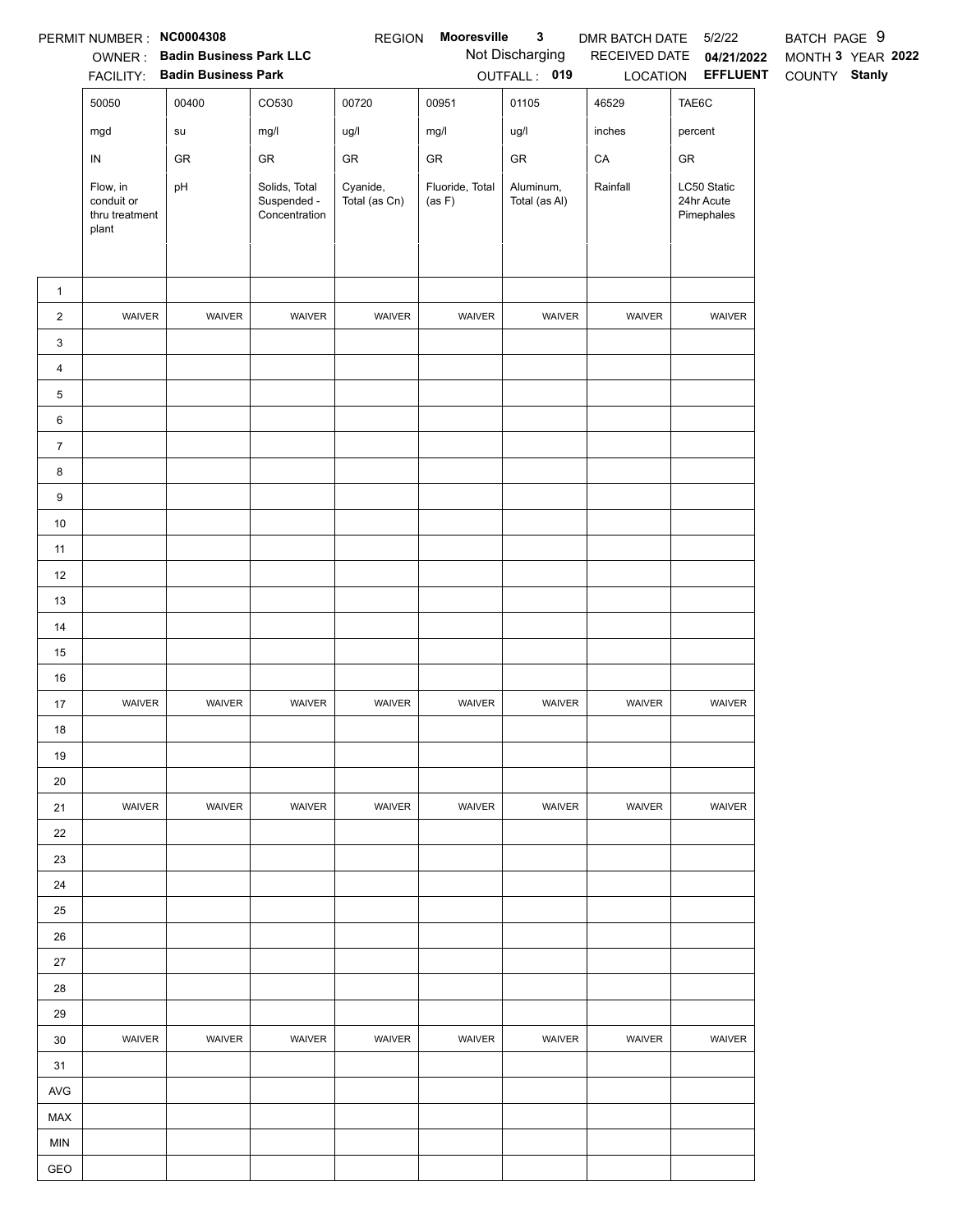|                | PERMIT NUMBER: NC0004308                      |                                                  |                           | <b>REGION</b>             | Mooresville                | $\mathbf{3}$  | DMR BATCH DATE  | 5/2/22          | BATCH PAGE 10 |                   |
|----------------|-----------------------------------------------|--------------------------------------------------|---------------------------|---------------------------|----------------------------|---------------|-----------------|-----------------|---------------|-------------------|
|                |                                               | OWNER: Badin Business Park LLC                   |                           |                           |                            |               | RECEIVED DATE   | 04/21/2022      |               | MONTH 3 YEAR 2022 |
|                |                                               | FACILITY: Badin Business Park                    |                           |                           |                            | OUTFALL: 020  | <b>LOCATION</b> | <b>EFFLUENT</b> | COUNTY Stanly |                   |
|                | CO530                                         | 00340                                            | 00720                     | 00951                     | 01105                      | 46529         |                 |                 |               |                   |
|                | mg/l                                          | mg/l                                             | ug/l                      | mg/l                      | ug/l                       | inches        |                 |                 |               |                   |
|                | GR                                            | ${\sf GR}$                                       | GR                        | GR                        | ${\sf GR}$                 | ${\sf GR}$    |                 |                 |               |                   |
|                | Solids, Total<br>Suspended -<br>Concentration | Oxygen<br>Demand,<br>Chem. (High<br>Level) (COD) | Cyanide,<br>Total (as Cn) | Fluoride, Total<br>(as F) | Aluminum,<br>Total (as Al) | Rainfall      |                 |                 |               |                   |
| $\mathbf{1}$   |                                               |                                                  |                           |                           |                            |               |                 |                 |               |                   |
| $\overline{c}$ | WAIVER                                        | WAIVER                                           | WAIVER                    | WAIVER                    | WAIVER                     | WAIVER        |                 |                 |               |                   |
| 3              |                                               |                                                  |                           |                           |                            |               |                 |                 |               |                   |
| 4              |                                               |                                                  |                           |                           |                            |               |                 |                 |               |                   |
| 5              |                                               |                                                  |                           |                           |                            |               |                 |                 |               |                   |
| 6              |                                               |                                                  |                           |                           |                            |               |                 |                 |               |                   |
| $\overline{7}$ |                                               |                                                  |                           |                           |                            |               |                 |                 |               |                   |
| 8              |                                               |                                                  |                           |                           |                            |               |                 |                 |               |                   |
| 9              | $3.9\,$                                       | 46                                               | $<\!6$                    | 0.61                      | 370                        | $1.5\,$       |                 |                 |               |                   |
| $10$           |                                               |                                                  |                           |                           |                            |               |                 |                 |               |                   |
| 11             |                                               |                                                  |                           |                           |                            |               |                 |                 |               |                   |
| 12             |                                               |                                                  |                           |                           |                            |               |                 |                 |               |                   |
| 13             |                                               |                                                  |                           |                           |                            |               |                 |                 |               |                   |
| $14$           |                                               |                                                  |                           |                           |                            |               |                 |                 |               |                   |
| 15             |                                               |                                                  |                           |                           |                            |               |                 |                 |               |                   |
| $16\,$         |                                               |                                                  |                           |                           |                            |               |                 |                 |               |                   |
| 17             | WAIVER                                        | WAIVER                                           | WAIVER                    | WAIVER                    | WAIVER                     | WAIVER        |                 |                 |               |                   |
| 18             |                                               |                                                  |                           |                           |                            |               |                 |                 |               |                   |
| 19             |                                               |                                                  |                           |                           |                            |               |                 |                 |               |                   |
| $20\,$         |                                               |                                                  |                           |                           |                            |               |                 |                 |               |                   |
| 21             | <b>WAIVER</b>                                 | <b>WAIVER</b>                                    | <b>WAIVER</b>             | <b>WAIVER</b>             | WAIVER                     | <b>WAIVER</b> |                 |                 |               |                   |
| 22             |                                               |                                                  |                           |                           |                            |               |                 |                 |               |                   |
| 23             |                                               |                                                  |                           |                           |                            |               |                 |                 |               |                   |
| 24             |                                               |                                                  |                           |                           |                            |               |                 |                 |               |                   |
| 25             |                                               |                                                  |                           |                           |                            |               |                 |                 |               |                   |
| 26             |                                               |                                                  |                           |                           |                            |               |                 |                 |               |                   |
| 27             |                                               |                                                  |                           |                           |                            |               |                 |                 |               |                   |
| 28             |                                               |                                                  |                           |                           |                            |               |                 |                 |               |                   |
| 29             |                                               |                                                  |                           |                           |                            |               |                 |                 |               |                   |
| 30             | WAIVER                                        | WAIVER                                           | WAIVER                    | WAIVER                    | WAIVER                     | WAIVER        |                 |                 |               |                   |
| 31             |                                               |                                                  |                           |                           |                            |               |                 |                 |               |                   |
| AVG            | 3.9                                           | 46                                               | $\mathsf{O}\xspace$       | 0.61                      | 370                        | 1.5           |                 |                 |               |                   |
| MAX            | $3.9\,$                                       | 46                                               | 0                         | 0.61                      | 370                        | 1.5           |                 |                 |               |                   |
| <b>MIN</b>     | $3.9\,$                                       | 46                                               | $\mathsf{O}\xspace$       | 0.61                      | 370                        | 1.5           |                 |                 |               |                   |
| GEO            |                                               |                                                  |                           |                           |                            |               |                 |                 |               |                   |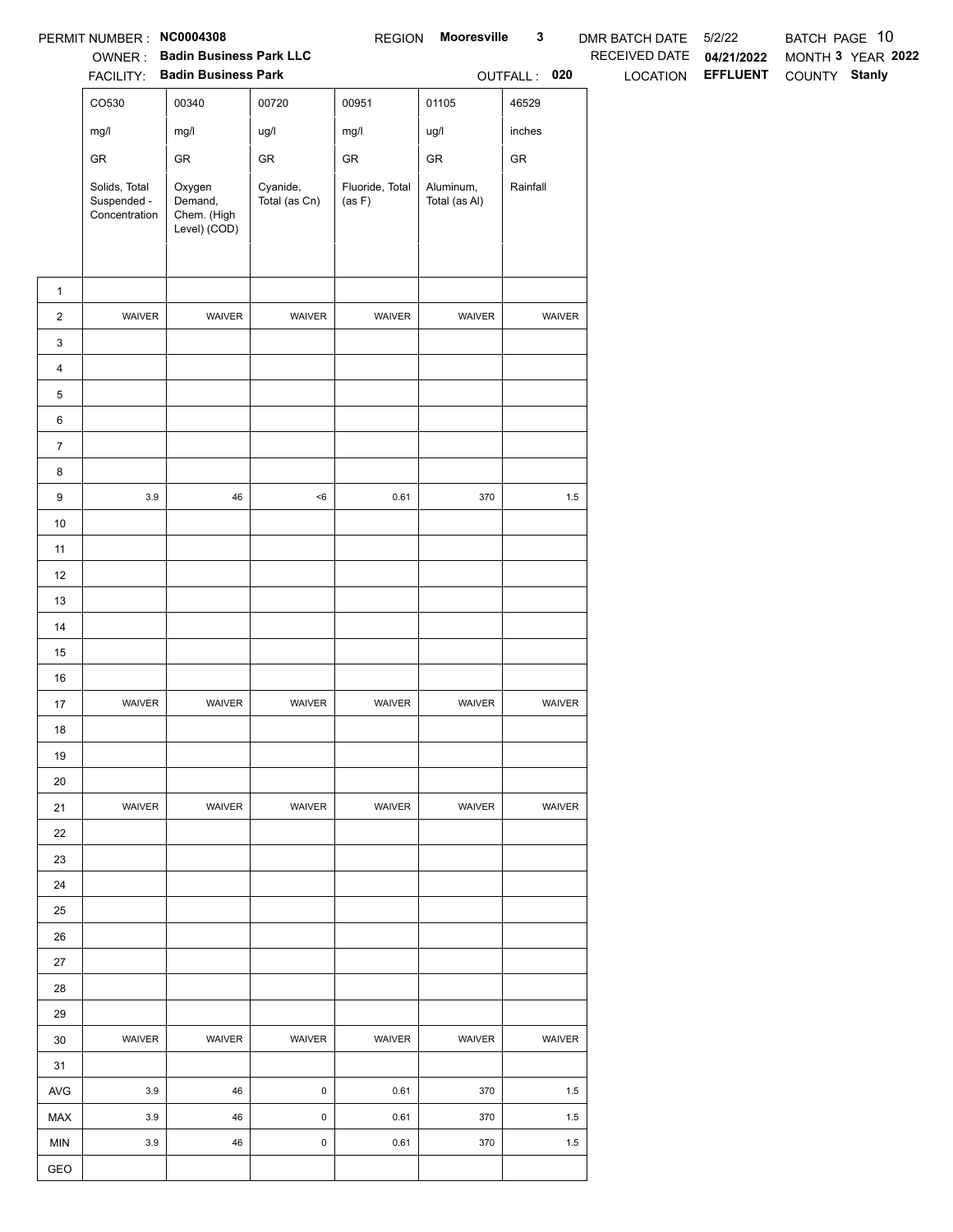|                | PERMIT NUMBER: NC0004308                      |                                                                 |                           | <b>REGION</b>             | Mooresville                | $\mathbf{3}$  | <b>DMR BATCH DATE</b>     | 5/2/22                        | BATCH PAGE 11                      |
|----------------|-----------------------------------------------|-----------------------------------------------------------------|---------------------------|---------------------------|----------------------------|---------------|---------------------------|-------------------------------|------------------------------------|
|                |                                               | OWNER: Badin Business Park LLC<br>FACILITY: Badin Business Park |                           |                           |                            | OUTFALL: 022  | RECEIVED DATE<br>LOCATION | 04/21/2022<br><b>EFFLUENT</b> | MONTH 3 YEAR 2022<br>COUNTY Stanly |
|                |                                               |                                                                 |                           |                           |                            |               |                           |                               |                                    |
|                | CO530                                         | 00340                                                           | 00720                     | 00951                     | 01105                      | 46529         |                           |                               |                                    |
|                | mg/l                                          | mg/l                                                            | ug/l                      | mg/l                      | ug/l                       | inches        |                           |                               |                                    |
|                | ${\sf GR}$                                    | ${\sf GR}$                                                      | ${\sf GR}$                | ${\sf GR}$                | ${\sf GR}$                 | ${\sf GR}$    |                           |                               |                                    |
|                | Solids, Total<br>Suspended -<br>Concentration | Oxygen<br>Demand,<br>Chem. (High<br>Level) (COD)                | Cyanide,<br>Total (as Cn) | Fluoride, Total<br>(as F) | Aluminum,<br>Total (as Al) | Rainfall      |                           |                               |                                    |
| $\mathbf{1}$   |                                               |                                                                 |                           |                           |                            |               |                           |                               |                                    |
| $\overline{2}$ | WAIVER                                        | WAIVER                                                          | WAIVER                    | WAIVER                    | WAIVER                     | WAIVER        |                           |                               |                                    |
| 3              |                                               |                                                                 |                           |                           |                            |               |                           |                               |                                    |
| 4              |                                               |                                                                 |                           |                           |                            |               |                           |                               |                                    |
| 5              |                                               |                                                                 |                           |                           |                            |               |                           |                               |                                    |
| 6              |                                               |                                                                 |                           |                           |                            |               |                           |                               |                                    |
| $\overline{7}$ |                                               |                                                                 |                           |                           |                            |               |                           |                               |                                    |
|                |                                               |                                                                 |                           |                           |                            |               |                           |                               |                                    |
| 8              | $3.6\,$                                       | 15                                                              | $<\!6$                    | 0.25                      | 270                        | $1.5\,$       |                           |                               |                                    |
| 9              |                                               |                                                                 |                           |                           |                            |               |                           |                               |                                    |
| $10$           |                                               |                                                                 |                           |                           |                            |               |                           |                               |                                    |
| 11             |                                               |                                                                 |                           |                           |                            |               |                           |                               |                                    |
| 12<br>13       |                                               |                                                                 |                           |                           |                            |               |                           |                               |                                    |
| 14             |                                               |                                                                 |                           |                           |                            |               |                           |                               |                                    |
| 15             |                                               |                                                                 |                           |                           |                            |               |                           |                               |                                    |
| $16\,$         |                                               |                                                                 |                           |                           |                            |               |                           |                               |                                    |
| 17             | WAIVER                                        | WAIVER                                                          | WAIVER                    | WAIVER                    | WAIVER                     | WAIVER        |                           |                               |                                    |
| $18$           |                                               |                                                                 |                           |                           |                            |               |                           |                               |                                    |
| 19             |                                               |                                                                 |                           |                           |                            |               |                           |                               |                                    |
| 20             |                                               |                                                                 |                           |                           |                            |               |                           |                               |                                    |
| 21             | <b>WAIVER</b>                                 | WAIVER                                                          | WAIVER                    | <b>WAIVER</b>             | WAIVER                     | <b>WAIVER</b> |                           |                               |                                    |
| 22             |                                               |                                                                 |                           |                           |                            |               |                           |                               |                                    |
| 23             |                                               |                                                                 |                           |                           |                            |               |                           |                               |                                    |
| 24             |                                               |                                                                 |                           |                           |                            |               |                           |                               |                                    |
| 25             |                                               |                                                                 |                           |                           |                            |               |                           |                               |                                    |
| 26             |                                               |                                                                 |                           |                           |                            |               |                           |                               |                                    |
| 27             |                                               |                                                                 |                           |                           |                            |               |                           |                               |                                    |
| 28             |                                               |                                                                 |                           |                           |                            |               |                           |                               |                                    |
| 29             |                                               |                                                                 |                           |                           |                            |               |                           |                               |                                    |
| 30             | WAIVER                                        | WAIVER                                                          | WAIVER                    | WAIVER                    | WAIVER                     | WAIVER        |                           |                               |                                    |
| 31             |                                               |                                                                 |                           |                           |                            |               |                           |                               |                                    |
| AVG            | 3.6                                           | 15                                                              | 0                         | 0.25                      | 270                        | 1.5           |                           |                               |                                    |
| MAX            | 3.6                                           | 15                                                              | $\mathsf 0$               | 0.25                      | 270                        | 1.5           |                           |                               |                                    |
| <b>MIN</b>     | 3.6                                           | 15                                                              | $\pmb{0}$                 | 0.25                      | 270                        | 1.5           |                           |                               |                                    |
| GEO            |                                               |                                                                 |                           |                           |                            |               |                           |                               |                                    |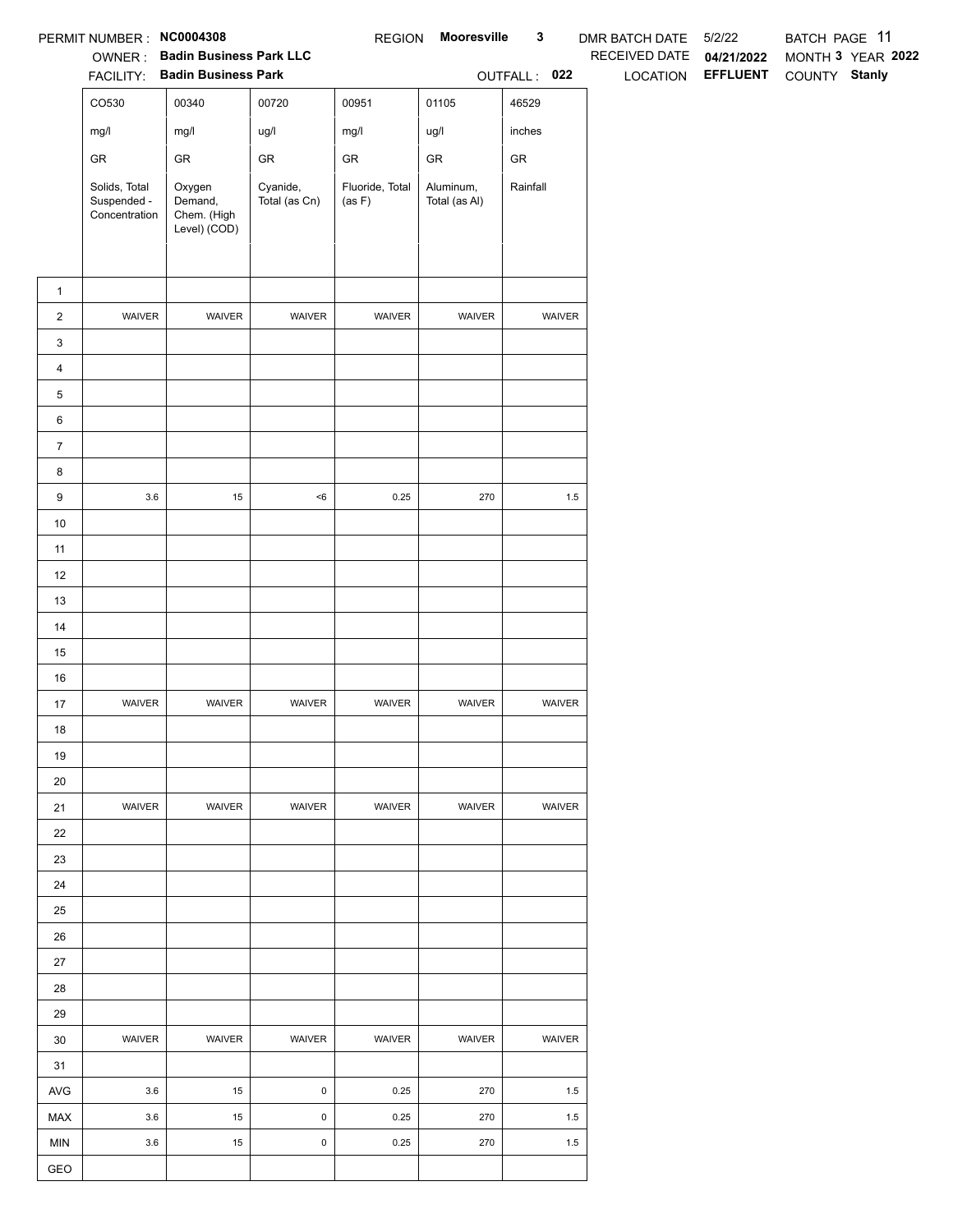|                  | PERMIT NUMBER : NC0004308             |                                |                           |                       | REGION Mooresville | $\mathbf{3}$ | DMR BATCH DATE 5/2/22    |                                 | BATCH PAGE 12     |  |
|------------------|---------------------------------------|--------------------------------|---------------------------|-----------------------|--------------------|--------------|--------------------------|---------------------------------|-------------------|--|
|                  |                                       | OWNER: Badin Business Park LLC |                           |                       |                    |              | RECEIVED DATE 04/21/2022 |                                 | MONTH 3 YEAR 2022 |  |
|                  |                                       | FACILITY: Badin Business Park  |                           |                       | OUTFALL: MZ1       |              |                          | LOCATION DOWNSTRE COUNTY Stanly |                   |  |
|                  | 00400                                 | 00720                          | 00951                     | 39180                 |                    |              |                          |                                 |                   |  |
|                  | $\operatorname{\mathsf{su}}\nolimits$ | ug/l                           | mg/l                      | ug/l                  |                    |              |                          |                                 |                   |  |
|                  | ${\sf GR}$                            | ${\sf GR}$                     | ${\sf GR}$                | ${\sf GR}$            |                    |              |                          |                                 |                   |  |
|                  | pH                                    | Cyanide,<br>Total (as Cn)      | Fluoride, Total<br>(as F) | Trichloroethyl<br>ene |                    |              |                          |                                 |                   |  |
|                  |                                       |                                |                           |                       |                    |              |                          |                                 |                   |  |
|                  |                                       |                                |                           |                       |                    |              |                          |                                 |                   |  |
|                  |                                       |                                |                           |                       |                    |              |                          |                                 |                   |  |
| $\mathbf{1}$     |                                       |                                |                           |                       |                    |              |                          |                                 |                   |  |
| $\overline{2}$   |                                       |                                |                           |                       |                    |              |                          |                                 |                   |  |
| $\mathbf{3}$     |                                       |                                |                           |                       |                    |              |                          |                                 |                   |  |
| $\overline{4}$   |                                       |                                |                           |                       |                    |              |                          |                                 |                   |  |
| $\,$ 5 $\,$      |                                       |                                |                           |                       |                    |              |                          |                                 |                   |  |
| $\,6\,$          |                                       |                                |                           |                       |                    |              |                          |                                 |                   |  |
| $\overline{7}$   |                                       |                                |                           |                       |                    |              |                          |                                 |                   |  |
| 8                |                                       |                                |                           |                       |                    |              |                          |                                 |                   |  |
| $\boldsymbol{9}$ |                                       |                                |                           |                       |                    |              |                          |                                 |                   |  |
| 10               |                                       |                                |                           |                       |                    |              |                          |                                 |                   |  |
| 11               |                                       |                                |                           |                       |                    |              |                          |                                 |                   |  |
| 12               |                                       |                                |                           |                       |                    |              |                          |                                 |                   |  |
| 13               |                                       |                                |                           |                       |                    |              |                          |                                 |                   |  |
| 14               |                                       |                                |                           |                       |                    |              |                          |                                 |                   |  |
| 15               |                                       |                                |                           |                       |                    |              |                          |                                 |                   |  |
| 16               | 7.33                                  | $<\!6$                         | 50.1                      | $\leq$ 1              |                    |              |                          |                                 |                   |  |
| $17$<br>18       |                                       |                                |                           |                       |                    |              |                          |                                 |                   |  |
| 19               |                                       |                                |                           |                       |                    |              |                          |                                 |                   |  |
| $20\,$           |                                       |                                |                           |                       |                    |              |                          |                                 |                   |  |
| 21               |                                       |                                |                           |                       |                    |              |                          |                                 |                   |  |
| $22\,$           |                                       |                                |                           |                       |                    |              |                          |                                 |                   |  |
| 23               |                                       |                                |                           |                       |                    |              |                          |                                 |                   |  |
| 24               |                                       |                                |                           |                       |                    |              |                          |                                 |                   |  |
| $25\,$           |                                       |                                |                           |                       |                    |              |                          |                                 |                   |  |
| 26               |                                       |                                |                           |                       |                    |              |                          |                                 |                   |  |
| 27               |                                       |                                |                           |                       |                    |              |                          |                                 |                   |  |
| 28               |                                       |                                |                           |                       |                    |              |                          |                                 |                   |  |
| 29               |                                       |                                |                           |                       |                    |              |                          |                                 |                   |  |
| $30\,$           |                                       |                                |                           |                       |                    |              |                          |                                 |                   |  |
| 31               |                                       |                                |                           |                       |                    |              |                          |                                 |                   |  |
| AVG              |                                       | $\mathbf 0$                    | $\mathsf 0$               | $\pmb{0}$             |                    |              |                          |                                 |                   |  |
| MAX              | 7.33                                  | $\mathbf 0$                    | $\mathsf 0$               | $\mathsf 0$           |                    |              |                          |                                 |                   |  |
| <b>MIN</b>       | 7.33                                  | $\mathbf 0$                    | $\mathsf 0$               | $\mathsf 0$           |                    |              |                          |                                 |                   |  |
| GEO              |                                       |                                |                           |                       |                    |              |                          |                                 |                   |  |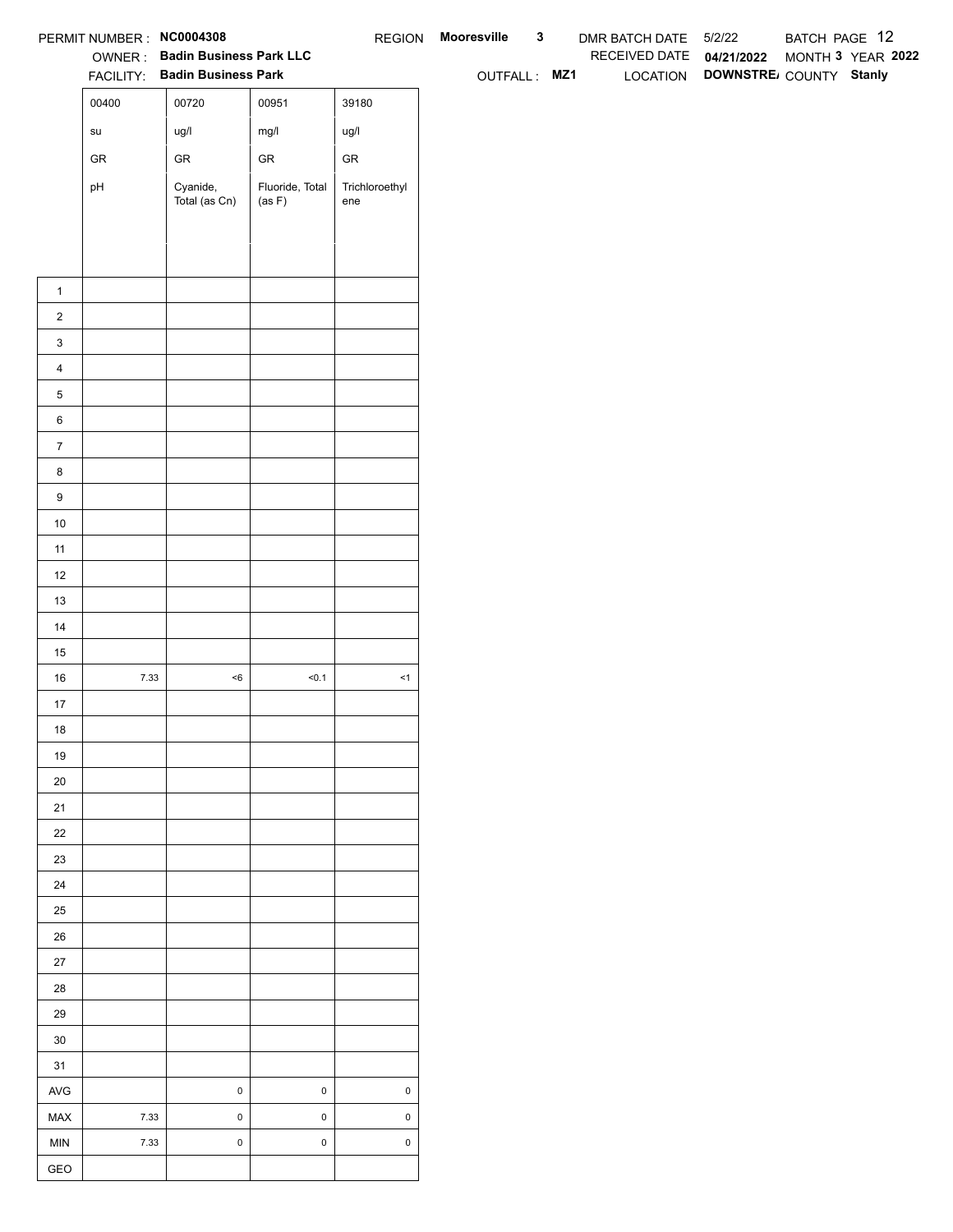|                  | PERMIT NUMBER : NC0004308             |                                |                           |                       | REGION Mooresville | $\mathbf{3}$ | DMR BATCH DATE 5/2/22    |                                 | BATCH PAGE 13 |                   |
|------------------|---------------------------------------|--------------------------------|---------------------------|-----------------------|--------------------|--------------|--------------------------|---------------------------------|---------------|-------------------|
|                  |                                       | OWNER: Badin Business Park LLC |                           |                       |                    |              | RECEIVED DATE 04/21/2022 |                                 |               | MONTH 3 YEAR 2022 |
|                  |                                       | FACILITY: Badin Business Park  |                           |                       | OUTFALL: MZ2       |              |                          | LOCATION DOWNSTRE COUNTY Stanly |               |                   |
|                  | 00400                                 | 00720                          | 00951                     | 39180                 |                    |              |                          |                                 |               |                   |
|                  | $\operatorname{\mathsf{su}}\nolimits$ | ug/l                           | mg/l                      | ug/l                  |                    |              |                          |                                 |               |                   |
|                  | ${\sf GR}$                            | ${\sf GR}$                     | ${\sf GR}$                | ${\sf GR}$            |                    |              |                          |                                 |               |                   |
|                  | pH                                    | Cyanide,<br>Total (as Cn)      | Fluoride, Total<br>(as F) | Trichloroethyl<br>ene |                    |              |                          |                                 |               |                   |
|                  |                                       |                                |                           |                       |                    |              |                          |                                 |               |                   |
|                  |                                       |                                |                           |                       |                    |              |                          |                                 |               |                   |
|                  |                                       |                                |                           |                       |                    |              |                          |                                 |               |                   |
| $\mathbf{1}$     |                                       |                                |                           |                       |                    |              |                          |                                 |               |                   |
| $\overline{2}$   |                                       |                                |                           |                       |                    |              |                          |                                 |               |                   |
| $\mathbf{3}$     |                                       |                                |                           |                       |                    |              |                          |                                 |               |                   |
| $\overline{4}$   |                                       |                                |                           |                       |                    |              |                          |                                 |               |                   |
| $\,$ 5 $\,$      |                                       |                                |                           |                       |                    |              |                          |                                 |               |                   |
| $\,6\,$          |                                       |                                |                           |                       |                    |              |                          |                                 |               |                   |
| $\overline{7}$   |                                       |                                |                           |                       |                    |              |                          |                                 |               |                   |
| 8                |                                       |                                |                           |                       |                    |              |                          |                                 |               |                   |
| $\boldsymbol{9}$ |                                       |                                |                           |                       |                    |              |                          |                                 |               |                   |
| 10               |                                       |                                |                           |                       |                    |              |                          |                                 |               |                   |
| 11               |                                       |                                |                           |                       |                    |              |                          |                                 |               |                   |
| 12               |                                       |                                |                           |                       |                    |              |                          |                                 |               |                   |
| 13               |                                       |                                |                           |                       |                    |              |                          |                                 |               |                   |
| 14               |                                       |                                |                           |                       |                    |              |                          |                                 |               |                   |
| 15<br>16         | 7.43                                  | $<\!6$                         | 50.1                      | $\leq$ 1              |                    |              |                          |                                 |               |                   |
| $17$             |                                       |                                |                           |                       |                    |              |                          |                                 |               |                   |
| 18               |                                       |                                |                           |                       |                    |              |                          |                                 |               |                   |
| 19               |                                       |                                |                           |                       |                    |              |                          |                                 |               |                   |
| $20\,$           |                                       |                                |                           |                       |                    |              |                          |                                 |               |                   |
| 21               |                                       |                                |                           |                       |                    |              |                          |                                 |               |                   |
| $22\,$           |                                       |                                |                           |                       |                    |              |                          |                                 |               |                   |
| 23               |                                       |                                |                           |                       |                    |              |                          |                                 |               |                   |
| 24               |                                       |                                |                           |                       |                    |              |                          |                                 |               |                   |
| 25               |                                       |                                |                           |                       |                    |              |                          |                                 |               |                   |
| 26               |                                       |                                |                           |                       |                    |              |                          |                                 |               |                   |
| 27               |                                       |                                |                           |                       |                    |              |                          |                                 |               |                   |
| 28               |                                       |                                |                           |                       |                    |              |                          |                                 |               |                   |
| 29               |                                       |                                |                           |                       |                    |              |                          |                                 |               |                   |
| 30               |                                       |                                |                           |                       |                    |              |                          |                                 |               |                   |
| 31               |                                       |                                |                           |                       |                    |              |                          |                                 |               |                   |
| AVG              |                                       | $\mathbf 0$                    | $\mathsf 0$               | $\pmb{0}$             |                    |              |                          |                                 |               |                   |
| MAX              | 7.43                                  | $\mathbf 0$                    | $\mathsf 0$               | $\mathsf 0$           |                    |              |                          |                                 |               |                   |
| <b>MIN</b>       | 7.43                                  | $\mathbf 0$                    | $\mathsf 0$               | $\mathsf 0$           |                    |              |                          |                                 |               |                   |
| GEO              |                                       |                                |                           |                       |                    |              |                          |                                 |               |                   |